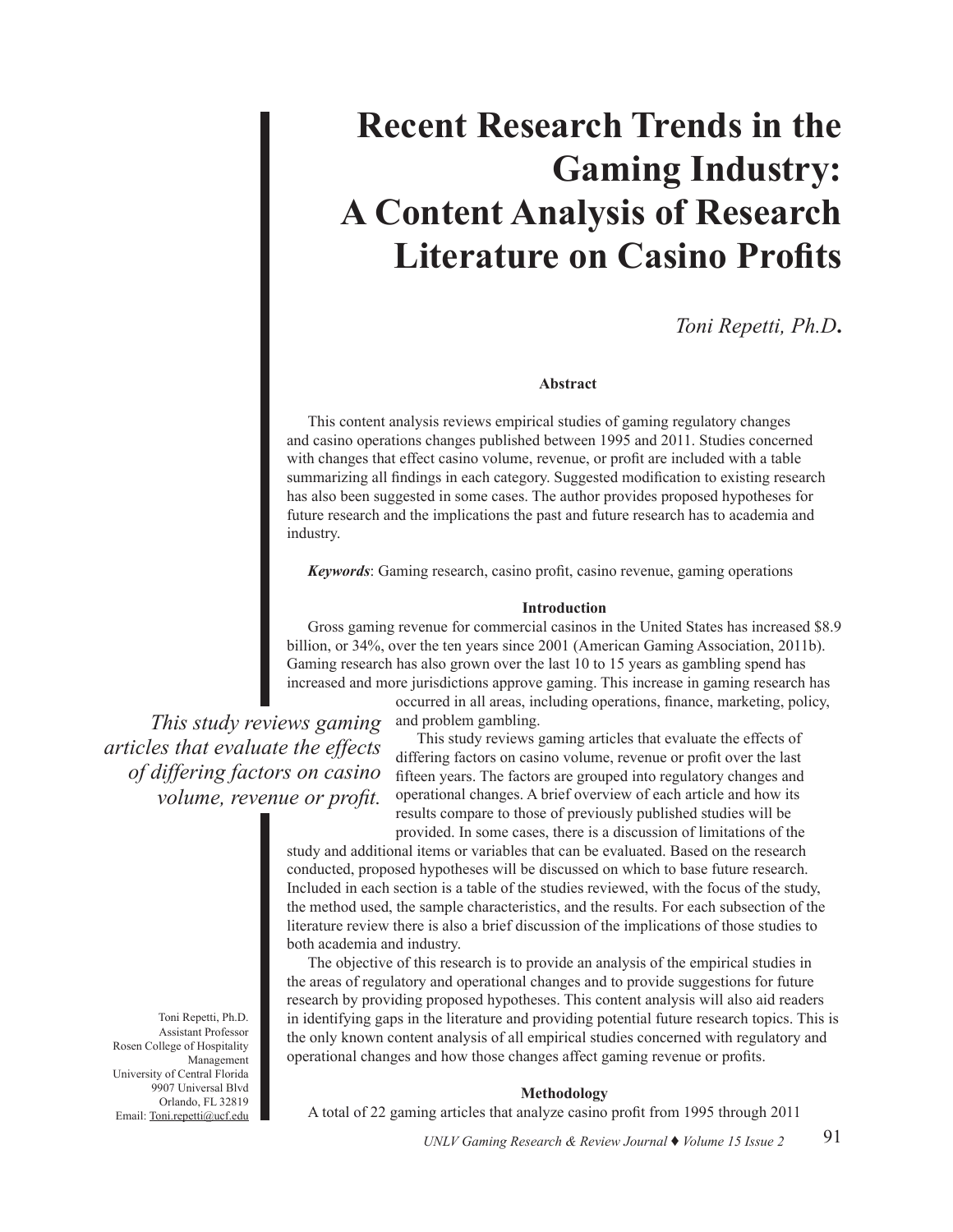are evaluated. Articles selected for inclusion include all empirically-based articles concerned with a casino firm's revenue, including gaming volume or profit. There is limited research in these areas in gaming so the articles analyzed are all known empirical studies. The scope of this study is limited to governmental changes and operational changes that management implement, such as marketing promotions, amenity offerings, and changing gaming machines.

Survey based research is not considered because what customers say they do and what they actually do may be different and may or may not affect casino revenue. There are a number of survey-based studies which try to determine what customers believe and how much they say they spend on gaming or casino amenities. There are no known studies which link survey results to actual casino performance. Qualitative research and studies that rely on laboratory experiments or computer simulations are not included for the same reason.

There are also numerous articles that evaluate gaming industry performance based on financial analysis only, which are not considered for this content analysis. These studies are not empirically-based and typically only analyze financial information for a single period so they cannot be used to generalize to the gaming industry.

# **Literature Review**

### **Regulatory Changes**

Studies classified as regulatory changes include those that look at governmental changes that may affect gaming operations. These changes include modifying allowable operating hours, imposing betting limits, implementing smoking bans, revising the number of gaming devices allowed, changing the number of gaming licenses, etc. Some of these changes are within management's control while others are not. If the change precludes the casino from doing something, such as allowing smoking, casino management must comply and adjust their operations. If the change allows more options for the casinos, such as an increase in operating hours, casino management must decide if they want to adjust operations and if so by how much. The number of studies done concerning regulatory changes in the gaming industry and the effect on casino profits is small, and these have mainly been conducted during the last two years.

Nichols (1998) analyzes Atlantic City casinos from May 1978 through July 1996 to find the effect, if any, of deregulation changes on a casino's gaming win. Casino win is gross gaming win and includes complimentaries (comps), which are free gaming play given to customers. Comps artificially inflate gaming win since the casino is simply winning back the money they give to players. Accounting rules require that comps be backed out of gaming win to achieve a net gaming win and it is the net gaming win that is considered revenue. Nichols (1998) justifies using gross gaming win instead of net gaming win since the amount of comps as a percentage of gaming revenue did not change significantly over the time period. The deregulation factors of concern are the change in operating hours and the change in the amount of floor space that can be attributed to slot machines; both factors occurred in July 1991. Atlantic City casinos went from only being allowed to operate 18 hours a day to 24 hours a day and the amount of casino floor space that could be used for slot machines and aisles increased from 30% to 45%. The operating hours change took effect immediately with the slot machine increase phasing in over three years.

Nichols (1998) uses an autoregressive moving average (ARIMA) model, a time series model that takes into account trends and seasonality. Results show that the effects of change in operating hours on casino win is not significant, but the change in slot machines is significant and positively related to gaming win for 1992 and after. Although Nichols finds a significant difference in gaming win, which he attributes to the change in allowable slot machine space, there is another main factor not taken into account that may be causing the increase in gaming win - an increase in the casino's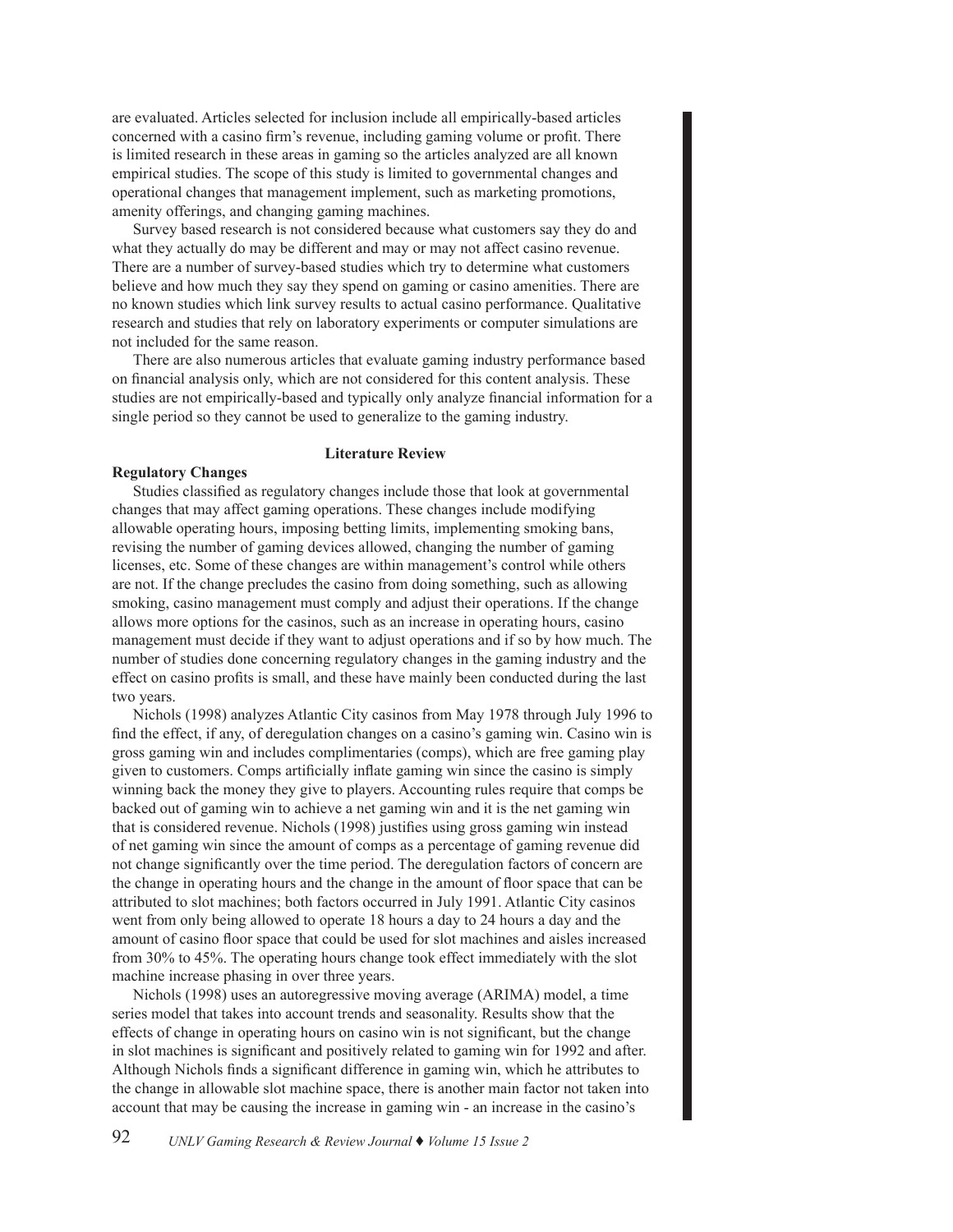*Recent Research Trends in the Gaming Industry: A Content Analysis of Research Literature on Casino Profits* win percentage. This is a concern of this article because a change in win percentage will affect win but not volume, and can cause a misinterpretation of the finding. Results may show that win increased due to regulatory changes when in fact it did not, but instead was due to a change in win percentage. The opposite could be true on the results for the change in gaming hours. If win percentage went down, the results may not show a significant change in casino win, but in fact there may have been a significant change in volume that was offset by a change in win percentage. This limitation could be addressed by converting win to volume and interpreting that variable instead. There may have also been other factors that increased gaming win and not just the increase in slot machines. Such factors could include a general growth in gaming during the time period, more visitors to Atlantic City or an increase in disposable income for the area.

Thalheimer and Ali (2008a) also conduct a study on government-imposed regulations and the effect of those regulations on both slot win and total win. The data set includes casinos and racinos in Illinois, Iowa, and Missouri from 1991 to 1998. Slot win is significant and positively related to days in operations, number of slot machines, accessibility of market area customers to their own casino and accessibility to competitors with betting limits. Slot win is significant and negatively related to government imposed betting limits, boarding hours and competition. The longer a casino is subject to betting limits and boarding restrictions, the lower the slot win. Also, the more competition a particular casino has from Indian casinos, racinos, and other casinos, the lower the slot win. Slot win is not significant in relation to the number of tables. The model for total win finds the same significance and direction for all variables except tables, which is positive and significant, meaning that the more tables games a casino has the more total win they generate.

Some research suggests that casino win decreases when governments impose limitations on gaming. This is logical because governments typically state that the reason for the limitation is to protect its citizens from the ramifications of gambling too much, such as bankruptcy and addiction (Vuong, 2008). Also, as governments increase the number of casinos they allow, each casino's win decreases, as there are more options for customers. As states look to gaming as a way to solve budget problems, state governments and casino management should be aware of the potential effect on casino operations. More research needs to be done on whether the decrease on gaming win after a government limitation is permanent or temporary. In addition, more research should be conducted on whether an increase in the number of gaming licenses in a particular state increases the state's overall gaming win even though it decreases individual casinos' win.

# **Proposed Hypotheses.**

- $P_1$ : An increase (decrease) in government imposed gaming limitations will decrease (increase) casino gaming win.
- $P_2$ : An increase (decrease) in competitors will decrease (increase) an individual casino's gaming win.

Recent studies have also looked at enacted smoking bans in the United States and abroad. On November 27, 2002, Delaware implemented the Delaware Clean Indoor Air Act, which included a clause prohibiting smoking casinos. Thalheimer and Ali (2008b) evaluate the slot coin-in at three Delaware racinos following this ban. While the authors are mainly concerned with the determinants for casino demand, the results from the smoking ban variable are evaluated as a regulatory change that affects gaming volume. The monthly coin-in from September 1996 to December 2004 is analyzed using seemingly unrelated regression (SUR) and includes seasonal variables for three models, one for each racino. In addition to a dummy variable for the smoking ban, other independent variables include number of machines, market area population and real per capita income. The number of machines at each racino's location is significant and positive in all models while the number of machines at the other locations is negative and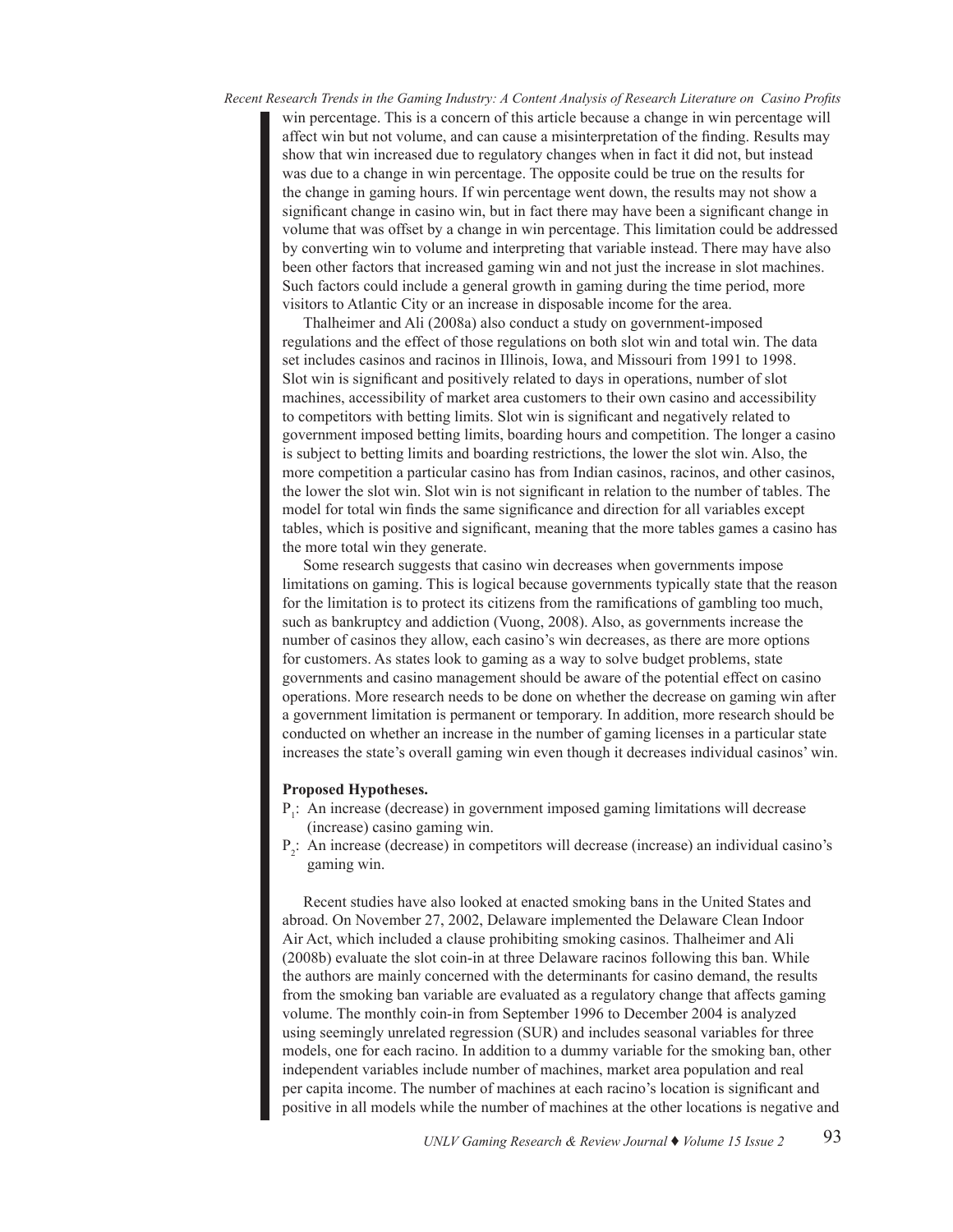significant in all models. The per capita income variable is significant and positive in two of the models and the population is positive and significant in only one model. The smoking ban is significant and negative in all models and the decline in coin-in ranges from 12.7% to 17.8%.

Another study evaluates the same smoking ban but includes slightly different variables, looking at revenue instead of volume (Pakko, 2008). Pakko (2008) analyzes the effect's existence, the magnitude of the effect and whether the effect corresponds to alternative gaming facilities customers can visit. The sample period is January 1997 to March 2005. Pakko (2008) uses four regression models, one for each racino and one for statewide, and includes variables for trend and seasonality. In all models, the smoking dummy variable is significant and negatively related to gaming win, which is similar to what Thalheimer and Ali (2008b) find. The three racinos show declines of between 8.6% and 15.8% while statewide shows an overall decline of 14.9% (Pakko, 2008). The authors also find this decline was permanent, meaning the revenues did not come back after the customers adjusted to the no smoking policy. A limitation to this study is that the authors determine the decline was permanent but only evaluate 2 years after the ban, which may not be a long enough time period.

The racinos with the largest decline also have the greatest amount of competition from surrounding states that do not have a smoking ban. The racino in the center of Delaware with the least amount of competition, for example, shows the smallest decline. In 2003, the state also implemented regulatory changes increasing the allowable number of machines by 25% and increasing operating hours. Pakko (2008) does not discuss whether he analyzes the effect of these changes. A further analysis of these regulatory changes should be done to see if the change attributed to the smoking ban may actually be the effect of these other regulatory changes. Also, modifying this analysis to volume instead of win may produce different results since as in Nichols's (1998) study the win percentage may have changed during the period and could be affecting the results.

Lal and Siahpush (2008) conduct a similar study, looking at the 2002 smoking ban for casinos in Victoria, Australia. The authors evaluate not only if the smoking ban had an effect, but what the magnitude is and if it is temporary or permanent. Lal and Siahpush (2008) analyze net gaming win on electronic gaming machines (EGM) from 1998 to 2005 using ARIMA and interrupted time series analysis. All data for Victoria is compared to the gaming win in South Australia, which did not implement a smoking ban. This adds to the robustness of the test so the authors can attribute the change to the smoking ban and not general economic factors. The authors find there is an abrupt and permanent decline in gaming win to the tune of 13.8%. Similar to Pakko (2008), Lal and Siahpush (2008) only evaluate 2 years after the smoking ban implementation so there may not be enough time analyzed to determine if the change is truly permanent. In 2003, after the smoking ban, Victoria also implemented other regulations to limit gaming, including limiting ATM withdrawals, banning autoplay, and limiting bill acceptors to \$A10 instead of \$A100. In 2004, all gaming machine advertising was banned. The authors reanalyze the data taking into account these regulation changes and find none of them to be significant.

Illinois's smoking ban of July 2007 was analyzed by Garrett and Pakko (2010). The authors study the effect of the ban on gross revenue and admissions, which is the number of patrons who enter the casino. There is one large assumption the authors make, however, in terms of admissions. The authors assume there is no substitution from other casinos, meaning players are not moving from one casino to another. This has to be assumed to be able to properly evaluate admissions. The authors use multiple regression analysis and include independent variables for seasonality, general economic conditions, policy changes, and weather events. The data period is 1997 to 2008. Results show the smoking ban is significant and negative with an average decline in revenue of 22%. The effect on admissions is also significant and negative but to a smaller effect. The effect on revenue is negative and significant in all markets but ranges in declines from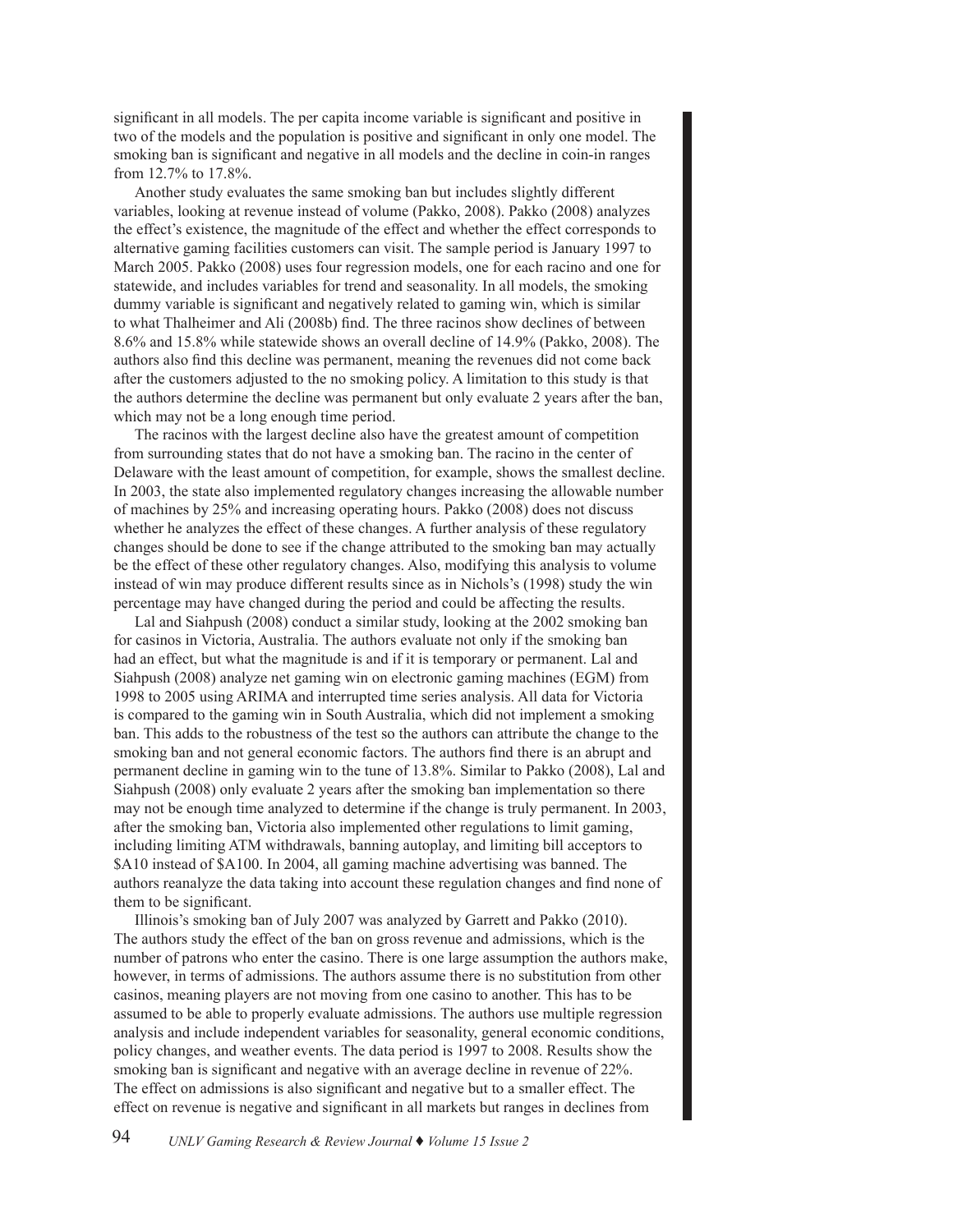*Recent Research Trends in the Gaming Industry: A Content Analysis of Research Literature on Casino Profits* extract reason in the standard massive intervals of the most likely reason is the most likely reason is the most less. The casino less than 10% to over 30% when looking at models for individual casinos. The casino with the smallest decline in revenue is the casino with the least amount of competition, similar to Pakko's (2008) findings. Garrett and Pakko (2010) realize the smoking ban took effect at the same time as the recession and some of the decline may be attributed to that factor. To take this into account, they compare the change in Illinois casinos with the change in surrounding states and still find a decrease in revenue of 20% and a decline in admissions of 10% after adjusting for the economic effects in surrounding states.

Results of the smoking ban research indicate that the potential increase in casino Results of the smoking ban research indicate that the potential increase in casino win from players who do not like smoking or being around smoke was not enough to offset the decrease from players who want to smoke. In addition, even though there is a significant negative effect on admissions and win, admissions is lower, which indicates that customers are still going to casinos but are gaming less. The most likely reason is that they are leaving earlier to smoke or taking more breaks during their play to have a cigarette. Results of the smoking ban studies may also indicate that customers do not eightette. Hesuns of the smoking our statics may those interest that easterness as not appreciate the fact that something they could previously do has been taken away from them so they choose to go somewhere else.

#### **Proposed Hypotheses.** The regulatory changes of materials as  $\mathbf{p}$  as  $\mathbf{p}$

 $P_3$ : An implementation of a ban on what customers can do while gaming will decrease  $\alpha$  casino volume and win. As these bans are lifted, casino win will increase.

Table 1 is a summary of the discussed regulatory change studies. All known studies on the smoking ban show a significant and negative effect on either volume or revenue. Studies on other regulatory changes, such as hours, number of machines, bet limits, etc., show differing results although most show that a government imposed limitation will decrease gaming volume while a loosening of gaming regulations will increase volume and win. These regulatory changes have not been studied extensively and there is the possibility of additional research in this area as more jurisdictions legalize gaming or modify their gaming regulations by allowing more casinos, loosening betting limits, operating hours or required staffing.

### Table 1 *Studies Concerning Regulatory Policy Changes*

# *Studies Concerning Regulatory Policy Changes*

| Author(s)/<br>Year            | Focus                                                                                                                                    | Method                                | Sample                                                 | Results                                                                                                                                                                                      |
|-------------------------------|------------------------------------------------------------------------------------------------------------------------------------------|---------------------------------------|--------------------------------------------------------|----------------------------------------------------------------------------------------------------------------------------------------------------------------------------------------------|
| <b>Nichols</b><br>(1998)      | The effect of an<br>increase in<br>operating hours<br>and percentage of<br>casino floor<br>allowed for slot<br>machines on<br>gaming win | <b>ARIMA</b>                          | <b>Atlantic City</b><br>casinos from<br>1978 to 1996   | Increase to 24 hour<br>operations is not<br>significant, but increase<br>in allowable casino<br>floor allocated to slot<br>machines has a<br>significant and positive<br>relationship to win |
| Lal $&$<br>Siahpush<br>(2008) | The effect,<br>magnitude and<br>length of effect of<br>the smoking ban<br>on casino win                                                  | ARIMA &<br>interrupted<br>time series | Victoria,<br>Australia casinos<br>from 1998 to<br>2005 | The smoking ban has a<br>permanent significant<br>and negative effect on<br>casino win of $13.8\%$                                                                                           |
| Pakko<br>(2008)               | The effect.<br>magnitude and<br>length of the effect<br>of the smoking ban<br>on revenue                                                 | Multiple<br>regression                | Delaware racinos<br>from $1997$ to<br>2005             | Smoking ban is<br>significant and<br>negatively related to<br>revenue with casino<br>declines ranging from<br>8.6% to 15.8%                                                                  |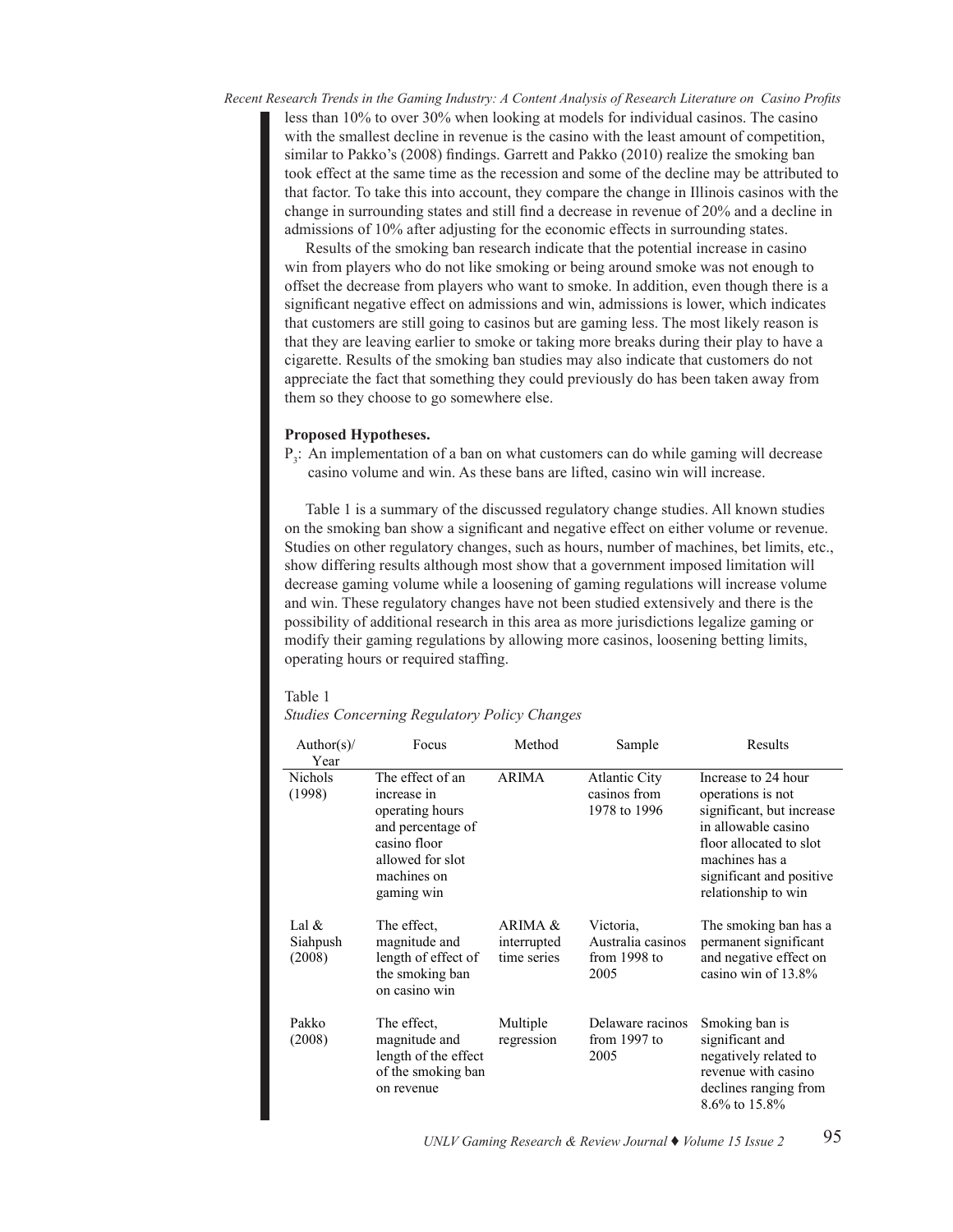| Author(s)/<br>Year              | Focus                                                                                                          | Method                                        | Sample                                                          | Results                                                                                                                                                                                                             |
|---------------------------------|----------------------------------------------------------------------------------------------------------------|-----------------------------------------------|-----------------------------------------------------------------|---------------------------------------------------------------------------------------------------------------------------------------------------------------------------------------------------------------------|
| Thalheimer<br>& Ali<br>(2008a)  | The effect of<br>government<br>imposed betting<br>limits and<br>boarding hours on<br>slot win and total<br>win | Multiple<br>regression                        | Illinois, Iowa,<br>and Missouri<br>casinos from<br>1991 to 1998 | Betting limits and<br>boarding hours are<br>significant and<br>negatively related to<br>slot win and total win<br>while competitors<br>betting limits is<br>significant and<br>positively related to<br><b>both</b> |
| Thalheimer<br>& Ali<br>(2008b)  | The effect and<br>magnitude of the<br>smoking ban on<br>slot coin-in                                           | Seemingly<br>unrelated<br>regression<br>(SUR) | Delaware racinos<br>from $1996$ to<br>2004                      | Smoking ban is<br>significant and<br>negatively related to<br>coin-in with declines<br>from 12.7% to 17.8%                                                                                                          |
| Garrett $\&$<br>Pakko<br>(2010) | The effect and<br>magnitude of the<br>smoking ban on<br>gaming revenue<br>and admissions                       | Multiple<br>regression                        | Illinois casinos<br>from $1997$ to<br>2008.                     | The smoking ban has a<br>significant and negative<br>effect of 22% on<br>revenue and a<br>significant and negative<br>effect on admissions                                                                          |

There are several reasons why casino management should be concerned about the effects of these policy changes. One, they need to understand the effect of these changes when they are considering expanding into new markets. If a new market incorporates some of the government regulations mentioned here, management needs to be aware of how operations may be affected. If a casino firm is already in a market, they also need to understand the potential effect if these policy changes occur. They may have to make some operational changes, such as staffing adjustments, to deal with the effect. If a casino is in a certain market and they have a competitor who is facing these new changes, management may also need to adjust even though the regulation is not directly effecting their operations. ne en<br>.  $\frac{1}{2}$  some operation casino is in a cel  $\frac{1}{1}$ r market a  $\frac{1}{1}$ rey nave a co The smoking ban has a  $\frac{1}{2}$  who is facing

# **Casino Operations Changes**

Studies classified as casino operations changes include management's marketing decisions and amenity offerings that affect revenue or profit. This includes not only subjects that affect gaming win but revenue for the property as a whole, such as food and beverage and entertainment revenue. Studies that evaluate volume, which is a driving factor in revenue for a casino, have also been included.

Lucas and Brewer (2001) study slot coin-in at a Las Vegas locals' market casino for January 1 through June 30, 1998. Multiple regression analysis is run with independent variables for redeemed direct mail coupons, food covers, bingo headcount, number of free slot rooms, free slot tournaments, and major holidays, in addition to trend, seasonality, and lag variables. Food covers and free slot rooms are not significant but bingo headcount, direct mail coupons and free slot tournaments are significant and positively related to slot coin-in. The direct mail coupon and bingo headcount variables, though significant, have a minimal impact on slot revenue when converted from coin-in and an even smaller impact when converted to profit. The small increase in profit needs to be weighed against other expenses, which are not taken into account. These additional expenses may include increased labor in other departments or increased advertising expenses. The free slot tournament is the only variable that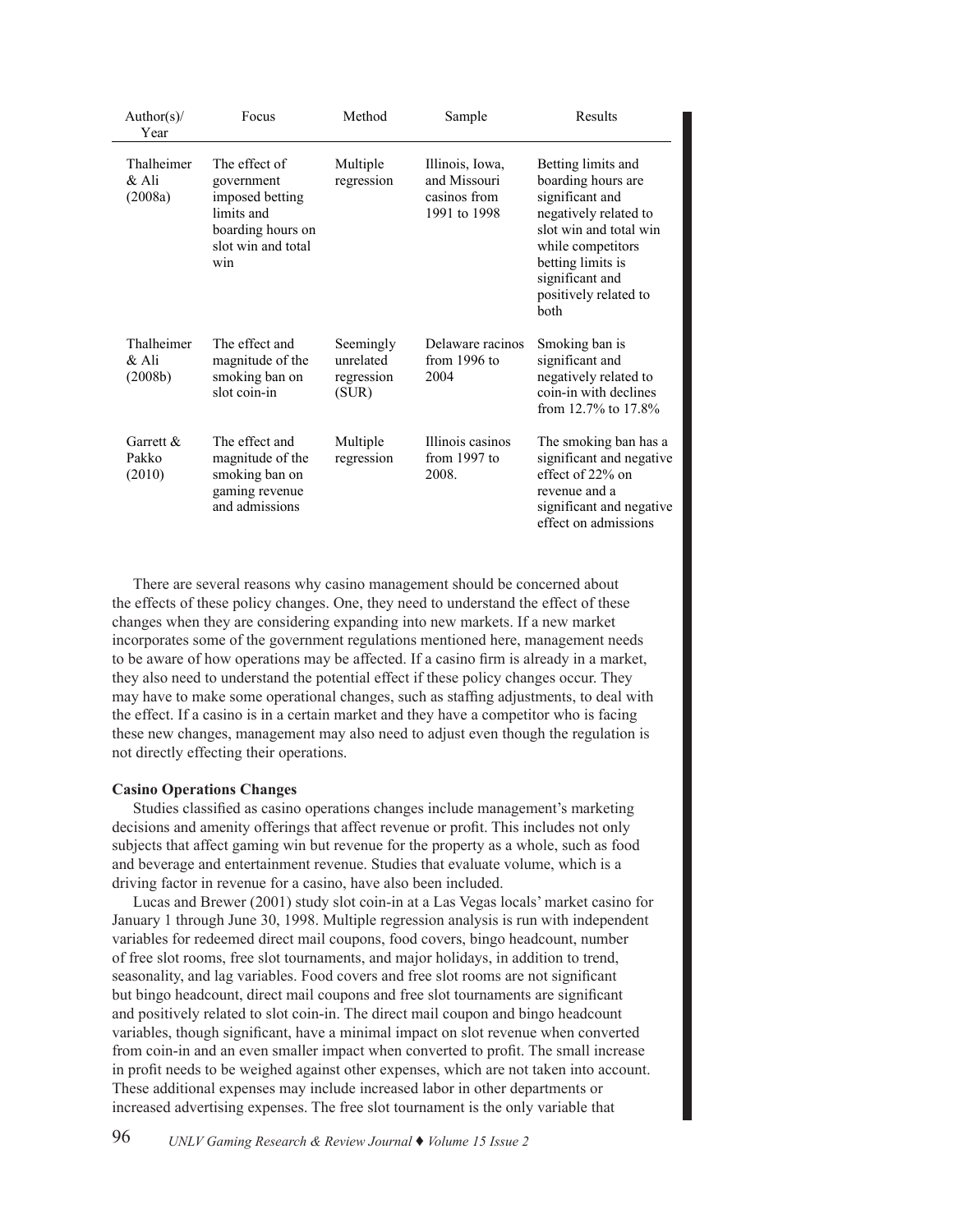*Recent Research Trends in the Gaming Industry: A Content Analysis of Research Literature on Casino Profits* produces a significant effect on casino profit.

As an extension of Lucas and Brewer's (2001) study, Lucas and Bowen (2002) analyze the same data set with additional variables. The dependent variable is still slot coin-in, but the independent variables include slot tournament, bingo headcount, direct mail coupons, promotion day, and cash promotion amount. Two models are run, one with promotion day as an independent variable and another with cash promotion amount. Multiple regression analysis is run with additional variables for day of week and lags

*If a new market incorporates some of the government regulations mentioned here, management needs to be aware of how operations may be affected.* 

at the .05 level. In the first model all variables are significant except promotion day, which is a dummy variable indicating whether players could earn promotion entries on that day or not. In the model with cash promotion amount as the dependent variable, all variables are positive and significant. These results are not significantly different than the Lucas and Brewer (2001) study.

Another study evaluating direct mail offers is conducted by Lucas and Santos (2003), which also evaluated food covers. They study slot coin-in for three casinos: a Las Vegas locals' market casino and two river boats in the Midwest. The time period is slightly different for each casino but all are measured across 200 consecutive days in

1999 and 2000. Multiple regression analysis is employed with direct mail coupons, food covers, trend and seasonality indicators as independent variables. Food covers are found to be positive and significant in all models, with increases in coin-in ranging from \$201.59 to \$381.73 for each 1 unit increase in food covers. The direct mail coupons variable is only used in one of the boat models and like the previous studies (Lucas & Brewer, 2001; Lucas & Bowen, 2002) is found to be positive and significant.

Lucas, Dunn and Kharitonova (2006) investigated whether bingo headcounts, direct mail offers and lottery entry days affect slot coin-in. Two multiple regression models are run, each for a different locals' market casino, one in Las Vegas and one in Southern California. The Las Vegas data set includes 241 days in 2002 and the California data set includes 139 days in 2003, but both sets span June through October. In the Las Vegas casino model, daily bingo headcount is not significant in relation to aggregate daily slot coin-in. The only factors significant are the variables related to trend, seasonality or holidays. In the California casino model, two additional variables are added that are not available in the Las Vegas data set, cash mail offer and lottery drawing days. In this model neither bingo headcount nor cash mail offers are significant, but again the trend, seasonality and holiday variables are. The lottery drawing variable is significant at the .10 level. The California model is also run only evaluating coin-in from lower denomination slot machines of less than \$1.00. The same variables are found to be significant and not significant as in the Las Vegas model, but in this model the lottery variable is significant at the .05 level. This contradicts Lucas and Brewer's (2001) and Lucas and Bowen's (2002) studies, in which bingo headcount is significantly related to slot coin-in. It also contradicts the previous studies (Lucas & Brewer, 2001; Lucas & Bowen, 2002; Lucas & Santos 2003) in which direct mail offers are significant and positively related to slot coin-in.

Abarbanel, Lucas, and Singh (2011, in press) followed up on Lucas, Dunn, and Kharitonova's (2006) work, examining the relationship between slot machine coin-in and both sports book write and race book wagers, in addition to seasonality, holidays and sporting events variables. An ARIMA model is run, using a 250 day period in 2009. Neither sports book write nor race book wagers demonstrated a statistically significant relationship with slot coin-in, but like Lucas, Dunn, and Kharitonova's (2006) finding, trend, seasonality and holidays, as well as some sporting events. This finding contradicts what many in the casino industry had purported – that the sports book is a driver of revenues elsewhere in the casino.

Lucas, Dunn, and Singh (2005) also evaluate direct mail incentives but are concerned with particular players and the change in trip wagering volume instead of the casino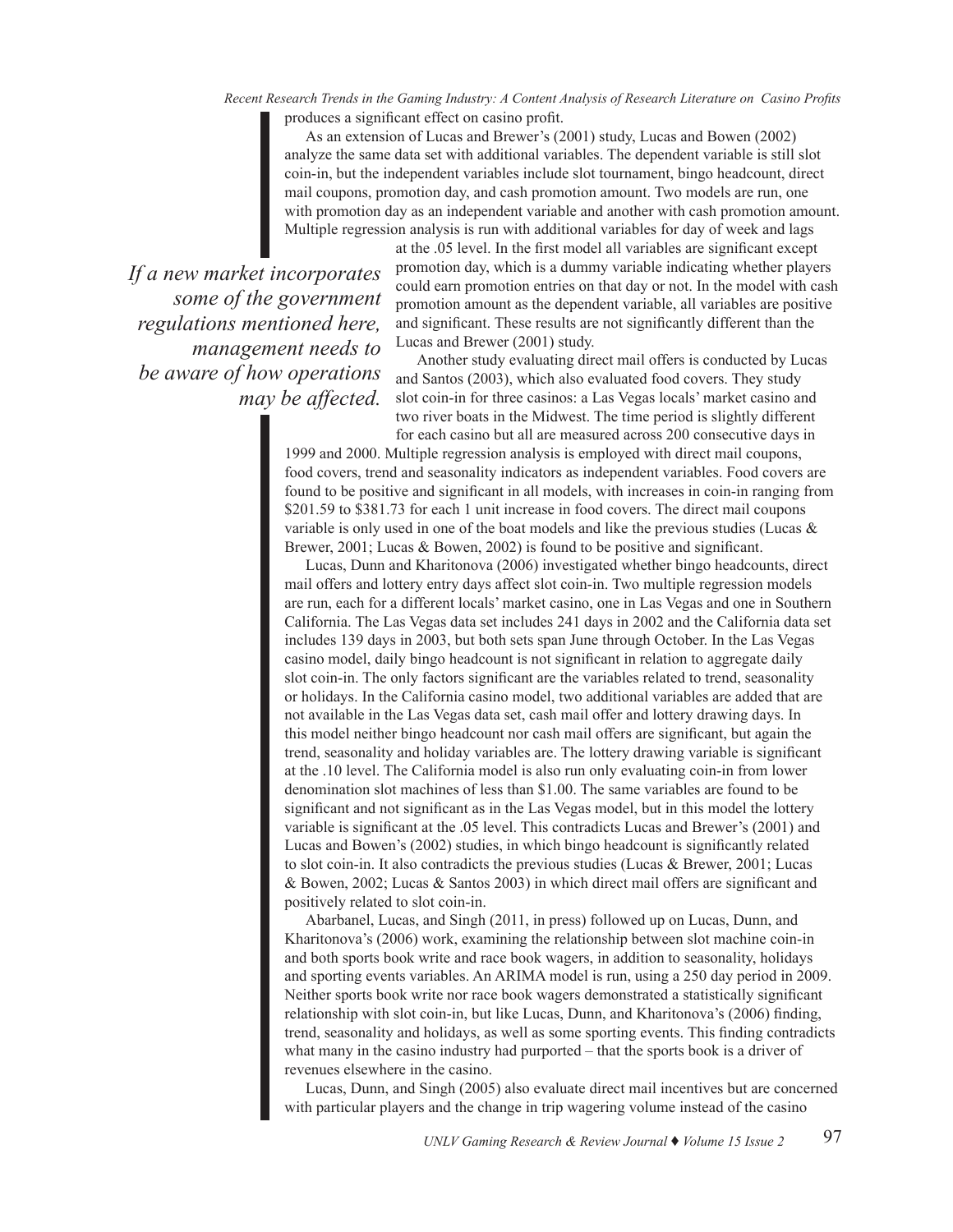overall. The data evaluated is from a Las Vegas Strip property for all non-local customers who used a \$50 or \$100 free-play slot offer. This trip is compared to previous trips within the last three years, in which the customer did not have a coupon. Simultaneous multiple regression analysis is used with slot coin-in as the dependent variable. For the customers with the \$50 coupon there is a significant negative relationship to slot coin-in. In the model for customers who received \$100 coupons there is no significant relationship to slot coin-in. In addition to direct mail offers, the researchers look at par level changes between the trips to isolate the change in trip volume that is due to the direct mail offer. Lucas et al. (2005) find in both models that there is a significant negative relationship between par level and coin-in.

Direct mail offers to slot players typically lead to a significant increase in slot coin-in but only in locals' market casinos. Las Vegas Strip properties are typically destination resorts so direct mail offers for slots may not be a driving factor for gamblers. These customers may be more driven by the destination or amenities than the marketing promotion. Customers for a locals' market casino typically go to gamble and may not be going for a vacation, so they are typically driven to a property by the gaming offers. In addition, Las Vegas Strip properties generally have more table games play than local's market casinos. In 2010, slot win accounted for 86.4% of total gaming win for the Boulder Strip locals' market in Nevada, while on the Las Vegas Strip slot win only accounted for 48.3% of total gaming win (Nevada State Gaming Control Board, 2011). Las Vegas Strip customers may not be as driven by a slot promotion as a locals' market player.

## **Proposed Hypotheses.**

P<sub>4</sub>: In U.S. casinos that cater to a locals' market, direct mail slot offers will increase slot volume and win.

A common table games marketing promotion is match play coupons. Lucas (2004) studies a Las Vegas Strip property from February 1, 2001 to September 10, 2001 using multiple regression analysis. The dependent variable is blackjack cash drop and the main independent variable is match play coupons redeemed. The model also includes variables for trends, seasonality, lags, and holidays. Results show there is a significant negative relationship between match play coupons and cash drop. For every \$1 increase in match play coupons redeemed there is a decline in blackjack cash drop of \$8.99. Although there is a significant relationship it is opposite of what management believes. Due to the limited amount of research on this area a direction of the effect could not be hypothesized and would require more research.

#### **Proposed Hypotheses.**

 $P_5$ : Match play coupons affect cash drop in table games.

In addition to marketing promotions that management can use to try and drive business, they are able to make decisions at a gaming unit level such as how much a slot machine can hold or the location of the machine. A high level of hold, or par level, means the slot machine has a larger house advantage and does not pay back as much to players as a lower par level machine. There are several studies looking at the effects of par level and machine location on slot coin-in.

Lucas and Roehl (2002) evaluate \$0.25 video poker machines in a Las Vegas locals' market casino over 100 days in 1999. Simultaneous multiple regression analysis at the .05 alpha level is conducted. The study is mainly concerned with slot location on the casino floor, manufacturer, pay tables, par, and physical machine configuration. In this study, machines with a higher par level produce less coin-in than those with lower par levels, the same results Lucas et al. (2005) found. Slot win is not evaluated so it is not known if coin-in decreases, but slot win stays the same due to the higher par level or if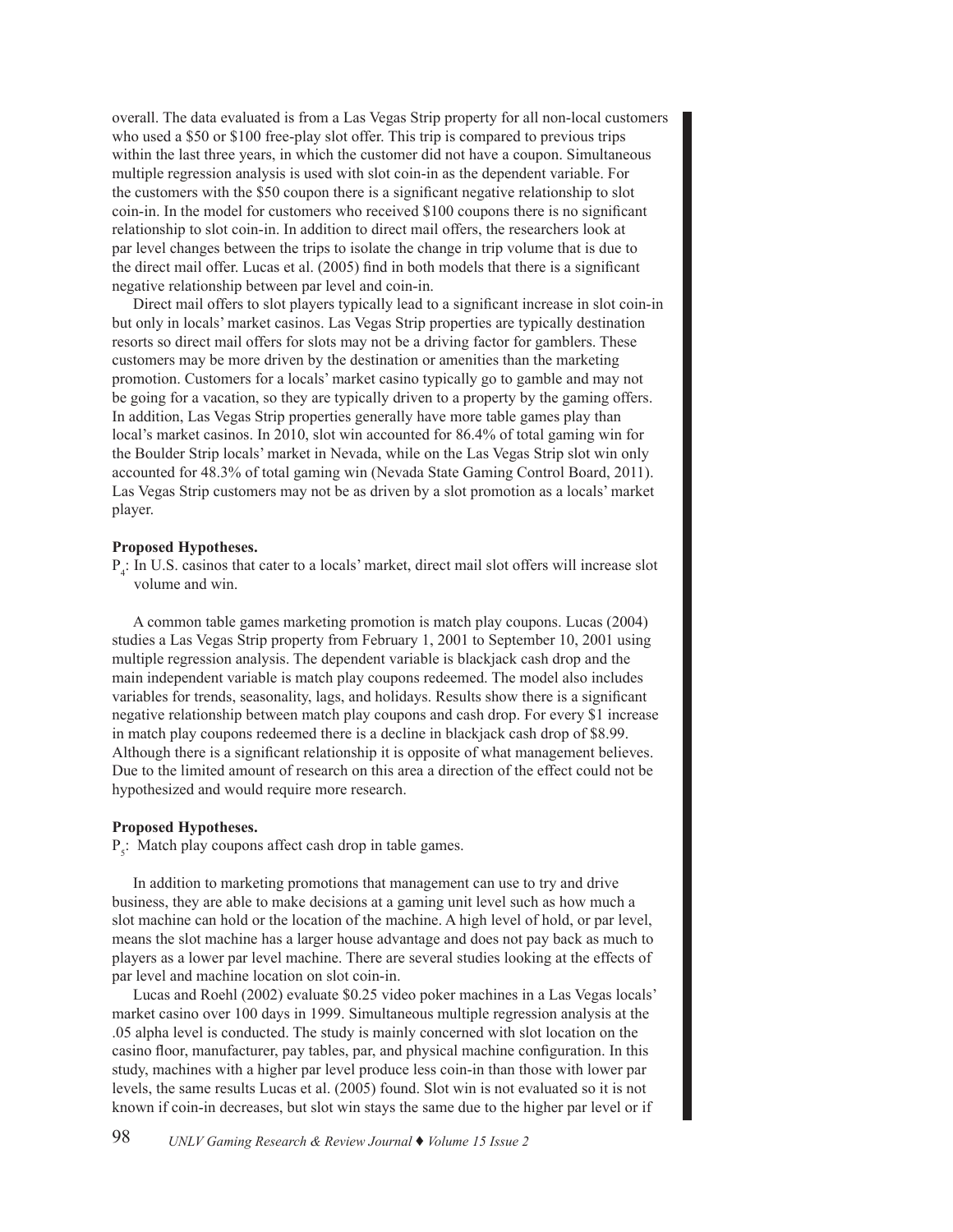*Recent Research Trends in the Gaming Industry: A Content Analysis of Research Literature on Casino Profits* coin-in and win both decrease. The four locations closer to the center of the casino have a significant positive relationship to coin-in. The locations on the perimeter of the casino do not produce a significant effect on coin-in. Bar-top machines, in which the screen is flat and typically located in a bar, and slant-top machines, in which the screen is angled at about 30 to 45 degrees, both produce a negative significant relationship to coin-in.

Similar to Lucas and Roehl (2002), Lucas, Dunn, Roehl and Wolcott (2004) are also concerned with slot machine location and characteristics, but only for \$1.00 reel machines at a Las Vegas Strip property. Multiple regression analysis at the .05 alpha level is employed for 250 machines over a 182 day period in 2001. Results show that an increase in slot machine hold percentage does not have a significant effect on coin-in. Since slot win is coin-in multiplied by par level, an increase in par level, with no change in coin-in, will increase win. While coin-in for this study does not significantly change, win will increase with an increase in par level, although Lucas et al. (2004) do not study the effect on win to see if the increase is significant. These results are opposite of what Lucas and Roehl (2002) and Lucas et al. (2005) find. Compared to the Lucas and Roehl (2002) study, Lucas et al. (2004) evaluate a different type of slot machine. In addition, there is a belief among casino management and players that video poker players are more sophisticated and can notice a change in par more than a customer playing reel machines, which are luck-based and include no strategy. Lucas and Roehl (2002) study also considers a locals' market in Las Vegas, whereas this study is concerned with the tourist market. The level of sophistication in reel slot players may be a factor with local market players being more sophisticated because they gamble more often and are able to tell if there is a par change. Lucas et al. (2004) and Lucas et al. (2005) both evaluate a Las Vegas Strip property, but in Lucas et al. (2005) the type of slot machine played is not known which could contribute to the conflicting results. This contradiction may also be due to the fact that the customers included in the Lucas et al. (2005) study have an additional coin-in of over \$950 for the \$50 group and \$1,700 for the \$100 group as compared to those customers who did not receive the direct mail offer so these players may be more sophisticated because they play more often. In terms of the location variables, Lucas et al. (2004) find that machines located closer to the table games area produce significant positive effects on coin-in. Similar to Lucas and Roehl's (2002) study, slant-top machines have a significant negative relationship to coin-in.

Another study on par level changes is concerned with the effect of par changes on theoretical win instead of coin-in for a U.S.-based destination casino (Lucas & Brandmeir, 2005). The dependent variable is theoretical win per unit per day (TWPU) and is used instead of actual win due to short term fluctuations in actual win. There are two different par levels, 5.0% and 7.5%; a dummy variable is used to represent this change, which occurred in 2003. There are 38 \$5.00 reel games evaluated over a period of 153 to 245 days, depending on the machine. The only change in these machines is their par. The location, game type, cabinet, etc. is not changed. This study uses an alpha of .10 due to its exploratory nature. Results of the study find an increase in par does not have a significant effect on TWPU. The authors note this may support management's theory that reel slot players cannot notice a change in the par level from 5.0% to 7.5% but this may also support the idea that players at a destination resort may have a set spending limit and they are not playing beyond that. The study found that players are losing their bankroll faster due to the higher par level, but are not necessarily spending more.

Changes in a slot machine's par level have differing effects on coin-in and win depending on the type of machine (video poker or reel), denomination and potentially which market the casino is in. Video poker players are typically considered more sophisticated players and can notice a change in par level so when par levels are increased, coin-in will decrease. Whether the decrease in coin-in causes win to significantly change is unknown. Additional research with two models, one for coin-in and one for win, on the same dataset would test this effect.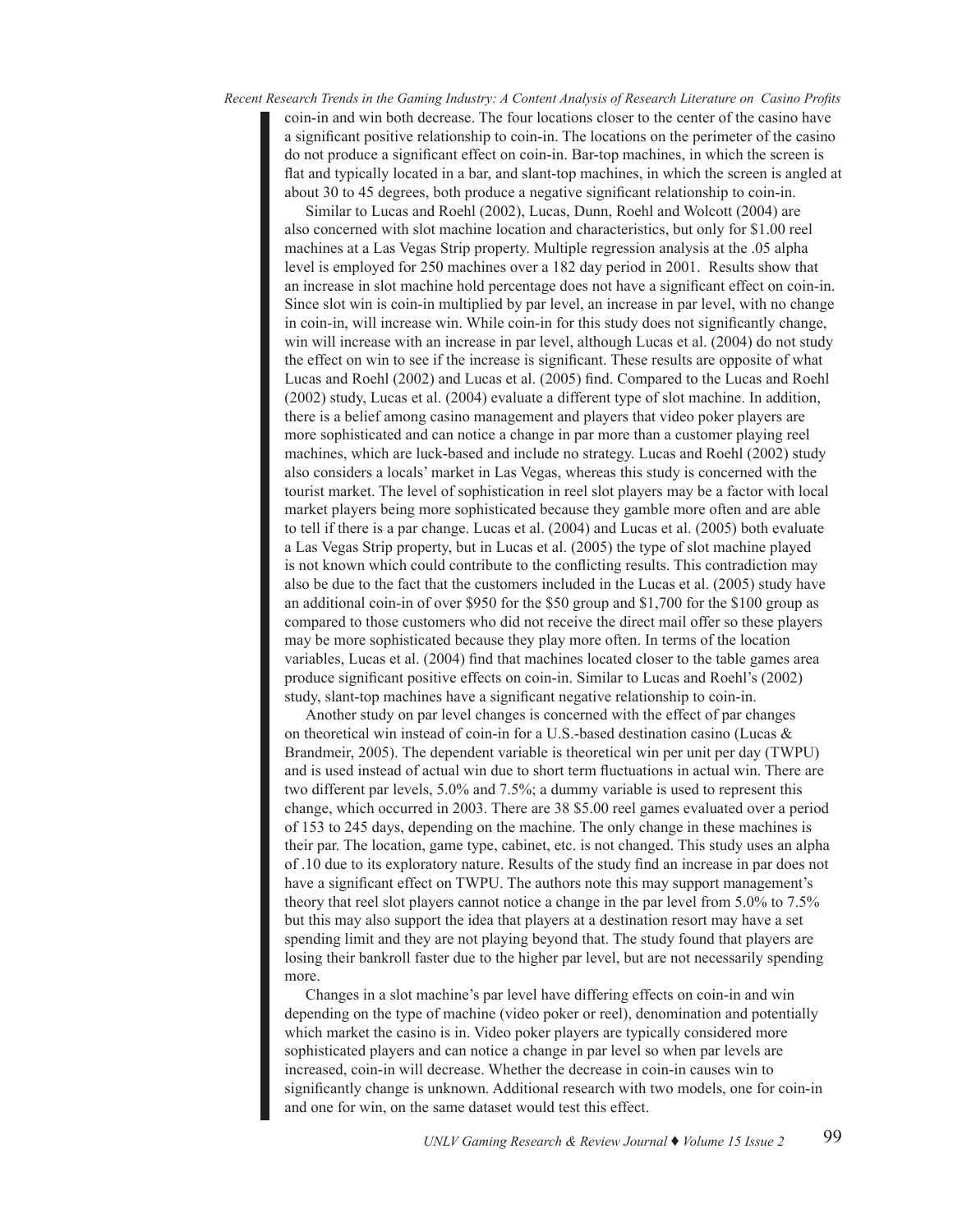## **Proposed Hypotheses.**

 $P_{6}$ : For video poker machines, an increase (decrease) in par level will decrease (increase) coin-in.

Reel machine players are considered less sophisticated than video poker players and casino management believes they do not notice a change in par level. Previous studies show that an increase in par decreases coin-in but win remains unchanged since customers are only playing their bankroll and not more. More research should be done to further modify these propositions to hypothesize if different customers such as lowend or high-end or different markets such as local or destination will generalize support different results.

## **Proposed Hypotheses.**

P<sub>7</sub>: For reel machines, an increase in par level will decrease coin-in but win will remain unchanged.

As an extension of the Lucas and Roehl (2002) and Lucas et al. (2004) studies, Lucas and Dunn (2005) study variables specific to slot machines. Location is evaluated as in previous studies but instead of evaluating the entire area of machines, Lucas and Dunn (2005) evaluate the location of the specific machine, such as on an aisle or located on the end of a bank of machines. Other location descriptive variables, such as ceiling height and presence of signage are also included. Individual game specifics, such as the top awards, game platform, standard deviation, maximum allowable coins and if the machine is a slant-top or not are also evaluated. Lucas and Dunn (2005) evaluate coin-in for 166 \$0.25 reel slot machines from a Las Vegas Strip casino for 91 days in 2002. Results from the multiple regression analysis show that coin-in significantly increases when the ceiling height is higher, the machine is located on the end of a bank and the machine is on a major aisle. Coin-in significantly decreases when standard deviation increases, when the top award on the machine increases and with higher maximum allowable coins. These results should help casino management when determining the layout of the slot floor.

Using the same dataset as Lucas and Dunn (2005), Lucas, Singh, Gewali, and Singh (2009) further analyze the data by including numerous new variables including those concerned with distance from a location. Distance variables include distance from a casino entrance and number of banks between the particular game and an aisle. The 19 independent variables have high correlation so principal component regression is utilized with 12 principal components in the final model. Utilizing the additional variables and principal component regression, the  $R^2$  was increased from 64.0% in the Lucas and Dunn (2005) model to 81.5%. This study also gives casino management a visual representation of the slot floor in which they can analyze overperforming games in low coin-in per unit areas.

In terms of slot machine locations, two proposed hypotheses are presented. Results for slot machines on an end-unit or on a major aisle have shown an increase in coin-in. This increase may be attributable to the fact that these machines are easier for customers to get to so they are played more often. Another explanation may be that customers do not feel as confined at these machines since they only have a neighboring machine on one side or they have no machines directly behind them and they may be playing longer. This could also be the reason high ceiling height also leads to an increase in coin-in. Slot machines that are located closer to the center of a casino or near the table games area generally produce more coin-in. The reason for this may be the fact that the higher energy makes customer stay longer.

### **Proposed Hypotheses.**

 $P_s$ : Slot machines that are end-units or on a major aisle have higher coin-in. P9 : Slot machines that are closer to "the action" produce higher coin-in.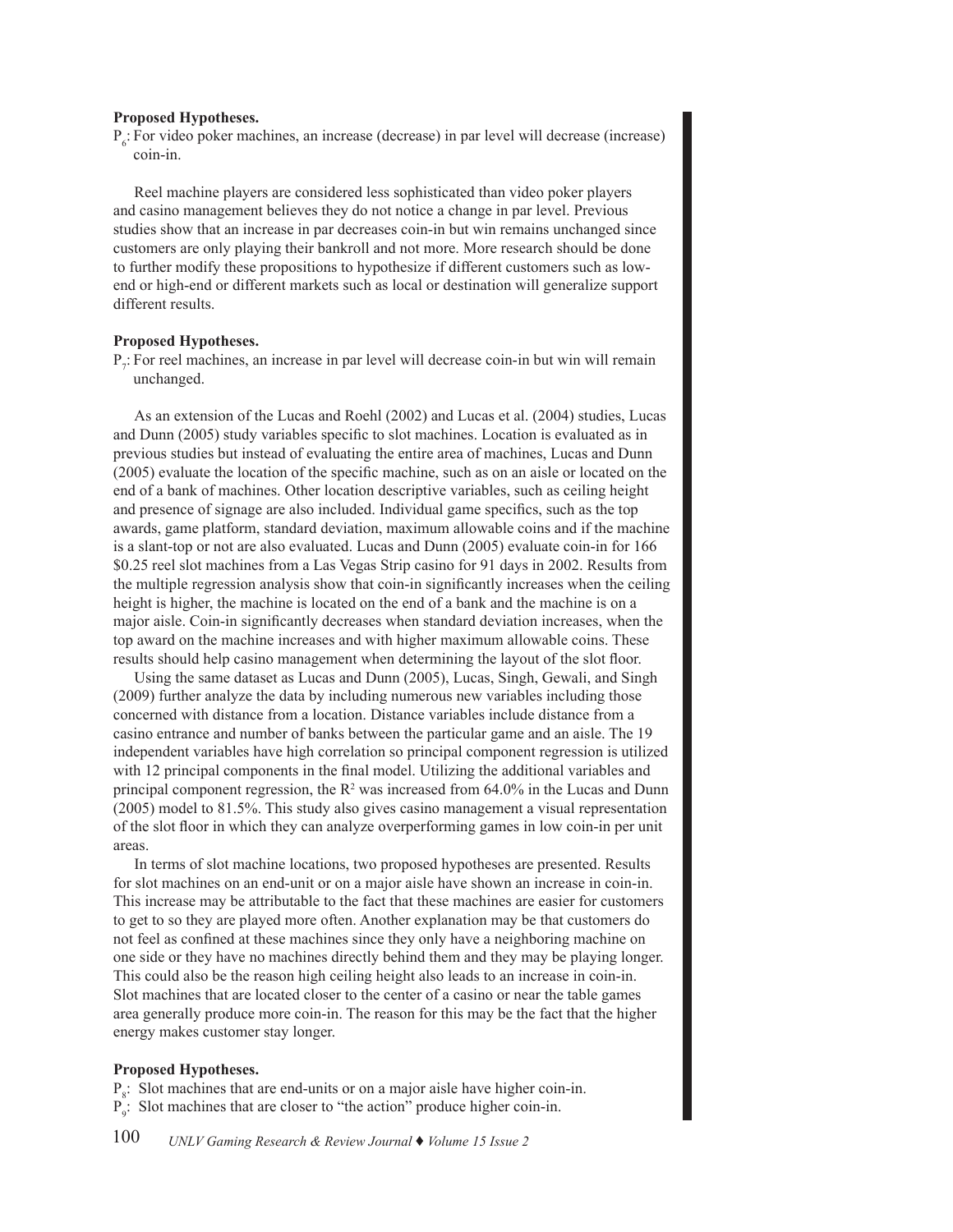*Recent Research Trends in the Gaming Industry: A Content Analysis of Research Literature on Casino Profits*

Prior research hypothesized, based on retail research, that the more comfortable a customer, is the more money they will spend. This is the belief and reason why casino management typically put in slant-top slot machines. While there have only been three known studies on this slot machine setup, two of those studies indicate a significant negative relationship, while the third does not indicate a significant relationship. A potential reason for this may be if customers are too comfortable, they spend more time socializing and less time gaming. Observations will help answer this question. While one study shows that bar-top machines produce a significant decrease in coin-in, this is what management expects and they put bar-top machines in to generate some play while customers are at the bar.

## **Proposed Hypotheses.**

 $P_{10}$ : Slant-top slot machines have decreased coin-in.

A slot machine's standard deviation is the volatility in the game's outcome. A higher standard deviation means the machine has a wider range of outcomes from the expected par level. A greater standard deviation means that customers will lose their bankroll faster than a machine with a smaller standard deviation. The only studies on standard deviation are concerned with coin-in and not win. A further analysis could be done to see if the decrease in coin-in still increases win or left win unchanged.

# **Proposed Hypotheses.**

 $P_{11}$ : As a machine's standard deviation increases, coin-in decreases.

One of the largest expenses for a casino after payroll and gaming taxes is promotional allowances, or comps, which are the free gaming and non-gaming items given to players. Promotional allowances are granted at management's discretion or on play, which is based on a predetermined pay schedule which management sets up and can revise. McGowan and Brown (2009) analyze whether promotional allowances increase gross revenue. The study looks at annual data for five casino companies - Boyd Gaming Corporation, Las Vegas Sands Corporation, MGM Mirage, Pinnacle Entertainment, Inc. and Harrah's Entertainment - from 1999 to 2008. Companies are evaluated using linear regression with gross revenue as the dependent variable in one model and gross gaming revenue in the second model. The study finds promotional allowances are highly correlated with gross revenue and gross gaming revenue for all five companies.

Casino accounting rules require promotional allowances to be included in gross gaming revenue. An increase of \$1 in promotional allowances must have an increase of \$1 in gross gaming revenue with everything else being equal. Additional research should be conducted to analyze what effect promotional allowances have on a casino firm's performance such as net revenue or net income and not just gross gaming revenue.

## **Proposed Hypotheses.**

 $P_{12}$ : An increase in promotional allowances will increase gross gaming revenue.

Bingo and sports books are not the only amenities researchers have evaluated for their effect on casino performance. Food and beverage outlets, showrooms, and new amenity offerings have also been studied. Tanford and Lucas (2011) analyze the effect of casual restaurant patrons on slot coin-in from \$0.25 machines or less and cash drop. Two casinos with differing types of gaming customers over 182 days in 2009 are evaluated using simultaneous multiple regression. For the destination casino, results show that a one unit increase in restaurant covers produces a significant increase in slot coin-in of \$84.32 and a significant increase in cash drop of \$6.19. For the locals casino, results show that a one unit increase in restaurant covers produces a significant increase in slot coin-in of \$875.29 and a significant increase in cash drop of \$39.66. The effect on coin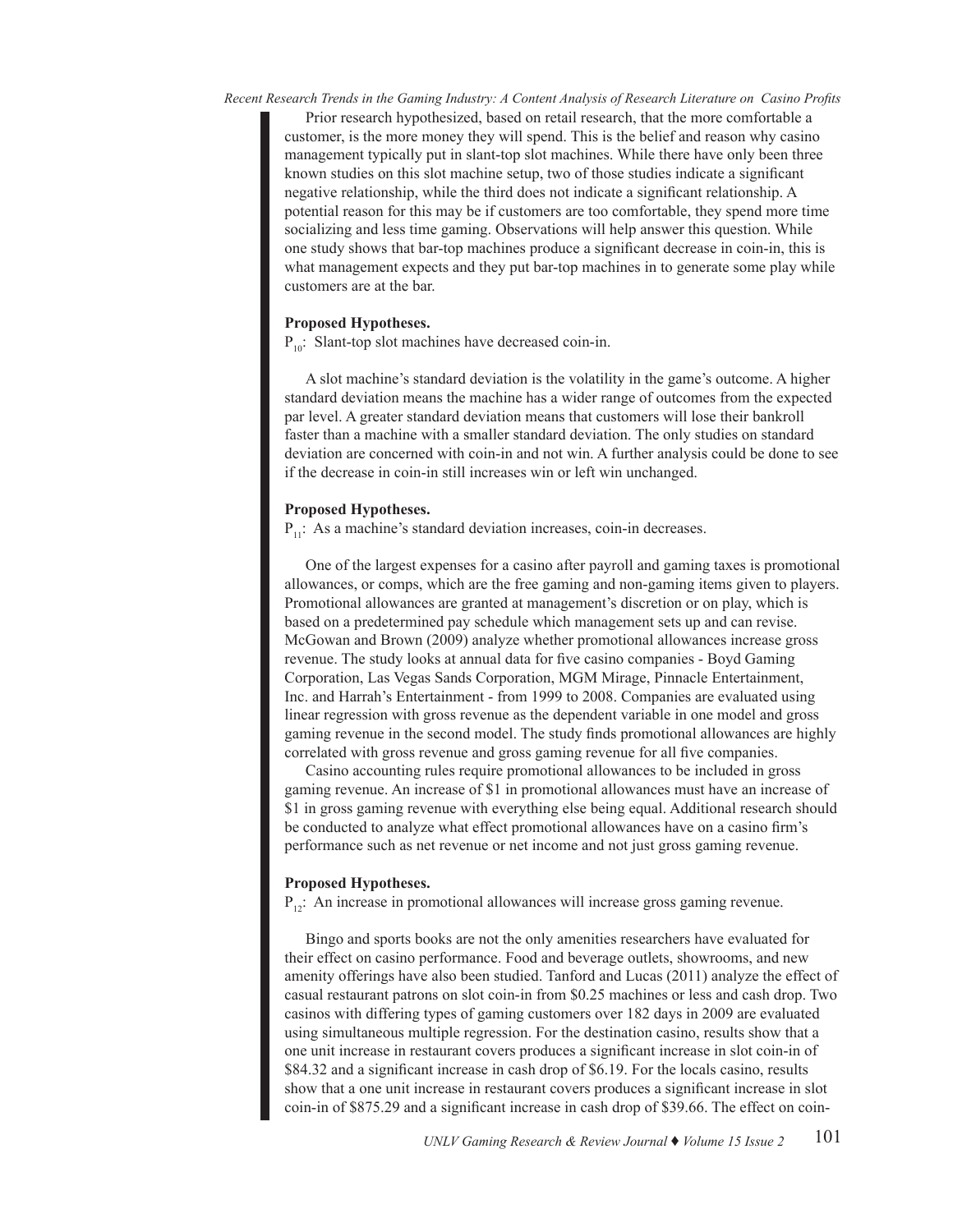in is similar to the results from Lucas and Santos (2003). The authors estimate the annual gaming profit from this increase in volume to be over \$2.8 million for the destination casino and \$19.2 million for the local casino over the 182 days. Following a drop during the recession, gaming volumes started to pick back up in 2009, and some of the effects attributed to the casual restaurant may have been due to increase in people gambling more and spending more in restaurants. The time period is important in this study and should be analyzed in more detail.

Suh and West (2010) conduct multiple regression to determine if showroom headcount affects daily food and beverage revenue for casino-operated restaurants at a Las Vegas Strip property. Results show showroom headcount is significant and positively related to food and beverage revenue. Each additional showroom customer increases food and beverage revenue \$6.96. The key to this study is revenue may increase, but it is not known if casino profits also increase. Casino restaurants typically have a very low profit margin so a significant but small increase in revenue may not equate to a significant change in profit. The converse may also be true; the restaurants may have room for the additional food and beverage covers without increasing additional expenses besides food cost. Additional research should be conducted to understand the restaurant operations in this casino and if the increase in revenue also increases profits.

Suh and Lucas (2011) also study two Las Vegas Strip properties in 2004 and 2005 using time series multiple regression analysis at the .10 alpha level to see if showroom headcount affects slot coin-in or cash drop. Each is run as a separate model with an independent variable of paid showroom headcounts in addition to day of week and holiday dummy variables. Complimentary tickets are excluded from the headcount variable. Casino 1 produces a positive and significant relationship between showroom counts and cash drop and coin-in. Casino 2 does not have a significant relationship between showroom counts and coin-in, but does have a significant and positive relationship to cash drop. This study could be further analyzed excluding complimentary tickets, since complimentary tickets typically represent gaming players and they would increase the gaming volume for the day. The researchers could also exclude the tracked gaming play from any of the players who had complimentary tickets to make the showroom tickets sold and gaming play more comparable.

Lucas and Tanford (2010) analyzed the effect of a new amenity on both slot coin-in and table games drop. Using time series analysis, the authors evaluate the addition of an indoor pool complex that converts to a nightclub at an Atlantic City casino. Results show slot coin-in is not significantly affected by the opening of the new venue. Table games drop is significant and positive, with the casino producing an additional \$150,550 in table games drop on days the pool is open. The authors do not convert this volume to casino profit, but using the percentages from the destination market casino in the Tanford and Lucas (2011) study, this \$150,550 in table games drop converts to \$5,829 in table games profit every day the pool is open.

In all studies, except those concerning bingo and sports books, results consistently indicate that adding a new venue or increasing volume in a venue or outlet will increase revenue in the casino or other outlets. Depending on the amenity or outlet the gaming effect may increase table games but not slots, slots but not table games, or both. The most important thing for management to understand is the market they are in and their customer base, when attempting to determine if slots or table games will significantly increase. Just adding a new venue or outlet will not increase revenue if this is not taken into account. This validates casino management belief that generating foot traffic will generate more revenue, but goes further and says increasing foot traffic alone may not accomplish increased revenue, but increasing sales from that foot traffic will.

## **Proposed Hypotheses.**

 $P_{13}$ : An increase in volume at a property outlet will increase revenue in the casino or other outlets.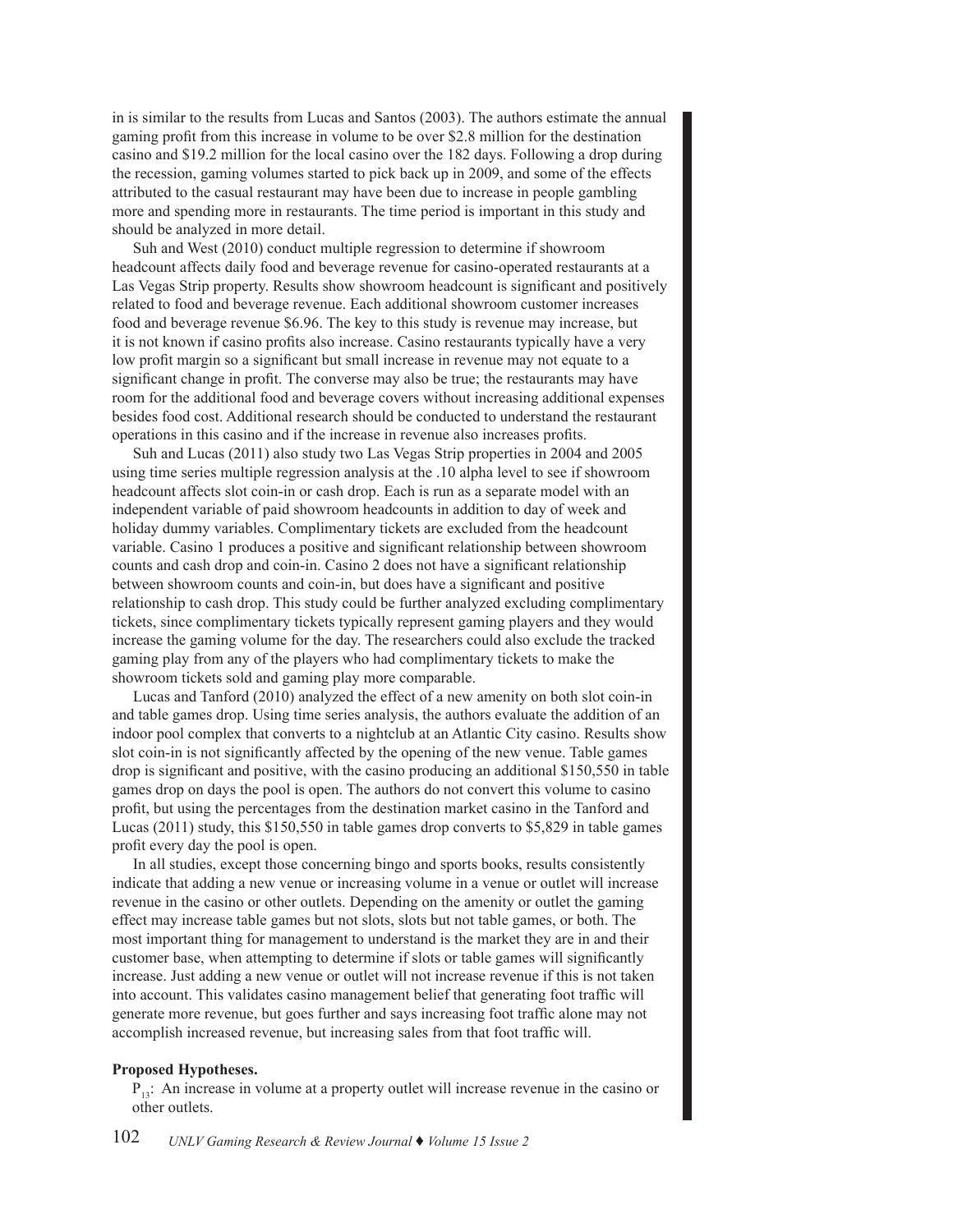*Recent Research Trends in the Gaming Industry: A Content Analysis of Research Literature on Casino Profits* Table 2 contains a summary of the studies concerned with operational changes in casinos.

# Table 2

*Studies Concerning Casino Operations Changes Studies Concerning Casino Operations Changes*

| Author(s)/                    | Focus                                                                                              | Method                                 | Sample                                                                                       | Results                                                                                                                                                                                                                                             |
|-------------------------------|----------------------------------------------------------------------------------------------------|----------------------------------------|----------------------------------------------------------------------------------------------|-----------------------------------------------------------------------------------------------------------------------------------------------------------------------------------------------------------------------------------------------------|
| Year                          |                                                                                                    | used                                   |                                                                                              |                                                                                                                                                                                                                                                     |
| Lucas $&$<br>Brewer<br>(2001) | The effect of<br>different<br>marketing<br>offers/promotions<br>and amenities on<br>coin-in        | Multiple<br>regression                 | Las Vegas<br>casino from<br>January 1 to June<br>30, 1998                                    | Food covers are not<br>significant but bingo<br>headcount, direct mail<br>offers and free slot<br>tournaments are<br>significant and<br>positively related to<br>coin-in                                                                            |
| Lucas $\&$<br>Bowen<br>(2002) | The effect of<br>different<br>marketing<br>offers/promotions<br>on coin-in                         | Multiple<br>regression                 | Las Vegas<br>casino from<br>January 1 to June<br>30, 1998                                    | Bingo headcount,<br>direct mail offers, and<br>cash promotion<br>giveaways days are<br>significant and<br>positively related to<br>coin-in but promotion<br>earning days are not<br>significant                                                     |
| Lucas $&$<br>Roehl<br>(2002)  | The effect of a<br>machine's par<br>level, location and<br>physical<br>configuration on<br>coin-in | Simultaneous<br>multiple<br>regression | $$0.25$ video<br>poker machines<br>at a Las Vegas<br>local's casino for<br>100 days in 1999  | Par level, bar-top, and<br>slant-top machines<br>have a negative and<br>significant<br>relationship to coin-in<br>while machines<br>located closer to the<br>center of the casino<br>have a positive<br>significant<br>relationship with<br>coin-in |
| Lucas $&$<br>Santos<br>(2003) | The effect of food<br>covers and direct<br>mail offers on<br>coin-in                               | Multiple<br>regression                 | A Las Vegas<br>property and 2<br>Midwest<br>riverboat<br>properties over a<br>200 day period | Food covers and<br>direct mails offers are<br>significant and<br>positively related to<br>coin-in                                                                                                                                                   |
| Lucas<br>(2004)               | The effect of<br>match-play<br>coupons on<br>blackjack cash<br>drop                                | Multiple<br>regression                 | Las Vegas Strip<br>property from<br>February to<br>September, 2001                           | Match-play coupons<br>have a significant and<br>negative effect on<br>cash drop                                                                                                                                                                     |
| Lucas et al.<br>(2004)        | The effect of a<br>machine's par<br>level, location and<br>physical                                | Multiple<br>regression                 | 250 \$1.00 reel<br>machines at a<br>Las Vegas Strip<br>property for 182                      | There is no<br>significant effect on<br>coin-in with an<br>increase in par levels                                                                                                                                                                   |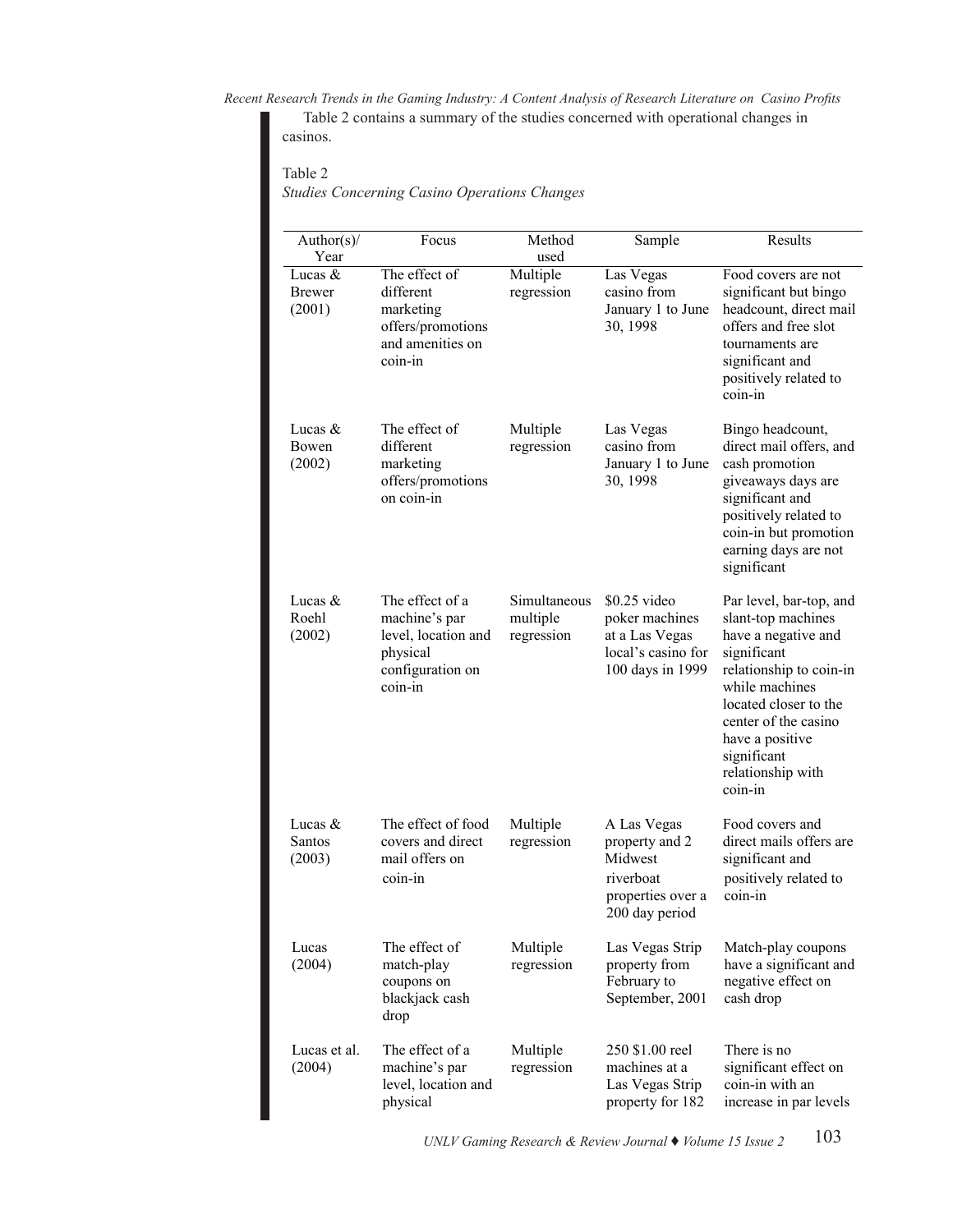| Author(s)/<br>Year                      | Focus                                                                                                  | Method<br>used                         | Sample                                                                                   | Results                                                                                                                                                                                                                                                                                                    |
|-----------------------------------------|--------------------------------------------------------------------------------------------------------|----------------------------------------|------------------------------------------------------------------------------------------|------------------------------------------------------------------------------------------------------------------------------------------------------------------------------------------------------------------------------------------------------------------------------------------------------------|
|                                         | configuration on<br>coin-in                                                                            |                                        | days in 2001                                                                             | but machines closer<br>to table games<br>produce a significant<br>increase in coin-in<br>and slant-top<br>machines produce a<br>significant decrease                                                                                                                                                       |
| Lucas $&$<br><b>Brandmeir</b><br>(2005) | The effect of an<br>increase in a<br>machine's par<br>level on theoretical<br>win                      | Multiple<br>regression                 | 38 \$5.00 reel<br>machines at a US<br>casino over 153<br>to 245 days in<br>2002 and 2003 | There is no<br>significant effect on<br>win per unit per day<br>with an increase in<br>par levels                                                                                                                                                                                                          |
| Lucas $&$<br>Dunn (2005)                | The effect of<br>micro-location<br>variables on slot<br>machine coin-in                                | Multiple<br>regression                 | 166 \$0.25 reel<br>slot machines at<br>a Las Vegas<br>Strip casino in<br>2002            | There is a significant<br>positive relationship<br>to coin-in for the<br>three machine<br>location variables and<br>those games<br>considered popular,<br>while there is a<br>significant negative<br>relationship to coin-in<br>for the standard<br>deviation, top award<br>and maximum coin<br>variables |
| Lucas et al.<br>(2005)                  | The effect of direct<br>mail offers on a<br>players trip<br>volume                                     | Simultaneous<br>multiple<br>regression | Slot players at a<br>Las Vegas Strip<br>property who<br>redeemed \$50 or<br>\$100 offers | For players who<br>receive a \$50 coupon<br>there is a significant<br>and negative<br>relationship to coin-in<br>but not for players<br>who receive \$100 and<br>both models produce<br>a significant negative<br>relationship between<br>par level and coin-in                                            |
| Lucas et al.<br>(2006)                  | The effect of bingo<br>headcounts, direct<br>mail offers, and<br>lottery promotions<br>on slot coin-in | Multiple<br>regression                 | 1 Las Vegas<br>local's casino<br>and 1 Southern<br>California casino<br>for 2002 to 2003 | Bingo headcount is<br>not significant and at<br>the California<br>property, direct mail<br>is also not significant,<br>but the lottery<br>promotion is<br>significant and<br>positive                                                                                                                      |
| Abarbanel et<br>al. (2011, in<br>press) | The effect of sports<br>book write and race<br>book wagers on slot<br>coin-in                          | ARIMA                                  | 1 Las Vegas<br>local's casino in<br>2009                                                 | Neither sports book<br>write nor race book<br>wagers is significantly<br>related to sot coin-in                                                                                                                                                                                                            |

 $\overline{a}$ 

 $\overline{\mathbf{S}}$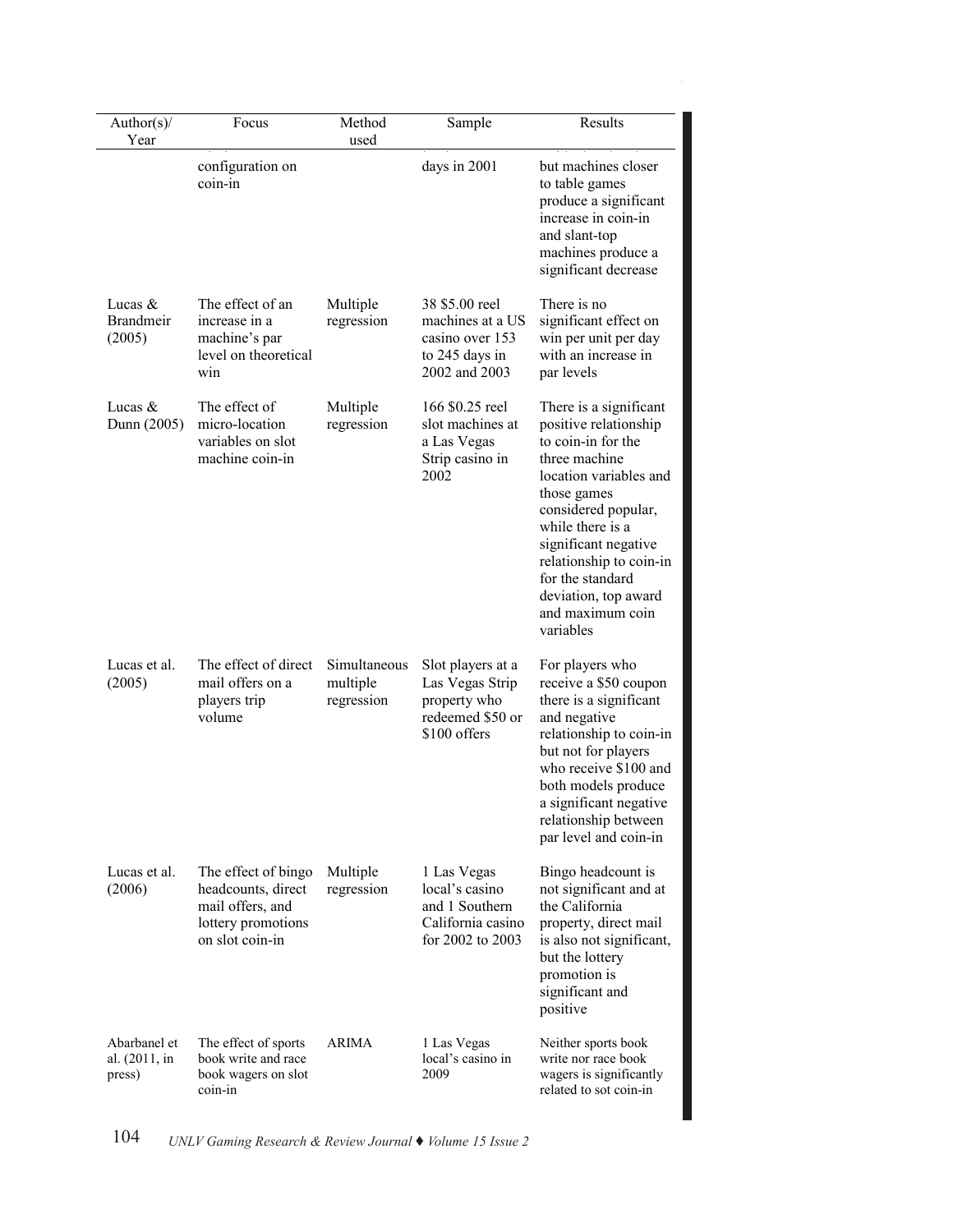| Author(s)/<br>Year                               | Focus                                                                                         | Method<br>used                                                                                  | Sample                                                                        | Results                                                                                                                                                                                                                        |
|--------------------------------------------------|-----------------------------------------------------------------------------------------------|-------------------------------------------------------------------------------------------------|-------------------------------------------------------------------------------|--------------------------------------------------------------------------------------------------------------------------------------------------------------------------------------------------------------------------------|
| Lucas,<br>Singh,<br>Gewali, &<br>Singh<br>(2009) | To improve the<br>Lucas and Dunn<br>$(2005)$ model and<br>to map the slot<br>floor analyzed   | Principal<br>Component<br>Regression,<br>Population<br>Partitioning,<br>and Voronoi<br>Diagrams | 166 \$0.25 reel<br>slot machines at<br>a Las Vegas<br>Strip casino in<br>2002 | Improve the $R^2$ on the<br>Lucas and Dunn<br>$(2005)$ model from<br>64% to 81.5% and<br>produce a slot floor<br>map with the<br>overperforming and<br>underperforming<br>machines labeled                                     |
| McGowan<br>& Brown<br>(2009)                     | The effect of<br>promotional<br>allowances on<br>gross revenue and<br>gross gaming<br>revenue | Multiple<br>regression                                                                          | 5 gaming<br>companies from<br>1999-2008                                       | Promotional<br>allowances are highly<br>correlated to both<br>gross revenue and<br>gross gaming revenue                                                                                                                        |
| Lucas $&$<br>Tanford<br>(2010)                   | The effect of<br>opening new a<br>pool complex on<br>slot coin-in and<br>table games drop     | Time series<br>multiple<br>regression                                                           | <b>Atlantic City</b><br>casino over 495<br>days in 2006 and<br>2007           | The pool complex did<br>not have a significant<br>effect on slot coin-in<br>but did have a<br>significant and<br>positive effect on<br>table games drop                                                                        |
| Suh & West<br>(2010)                             | The effect of<br>showrooms<br>headcounts on<br>food and beverage<br>revenue                   | Multiple<br>regression                                                                          | Las Vegas Strip<br>property for 226<br>days in 2005                           | Paid showroom<br>headcounts are<br>significant and<br>positively related to<br>casino-operated food<br>and beverage                                                                                                            |
| Suh $\&$<br>Lucas<br>(2011)                      | The effect of paid<br>showrooms<br>headcounts on slot<br>coin-in and cash<br>drop             | Time series<br>multiple<br>regression                                                           | 2 Las Vegas<br>Strip properties<br>from 2004 and<br>2005                      | One casino showed a<br>positive and<br>significant<br>relationship between<br>paid headcounts and<br>coin-in and drop, but<br>the second casino<br>only showed a<br>significant and<br>positive relationship<br>with cash drop |
| Tanford &<br>Lucas<br>(2011)                     | The effect of<br>casual restaurant<br>covers on low-end<br>slot coin-in and<br>cash drop      | Simultaneous<br>multiple<br>regression                                                          | 2 casinos over<br>182 in 2009                                                 | Both casinos have a<br>positive and<br>significant effect on<br>low-end slot coin-in<br>and cash drop from<br>casual restaurant<br>covers                                                                                      |

Recent Research Trends in the Gaming Industry: A Content Analysis of Research Literature on Casino Profits<br>
— — —

Most operational research is based on one to three property samples so the results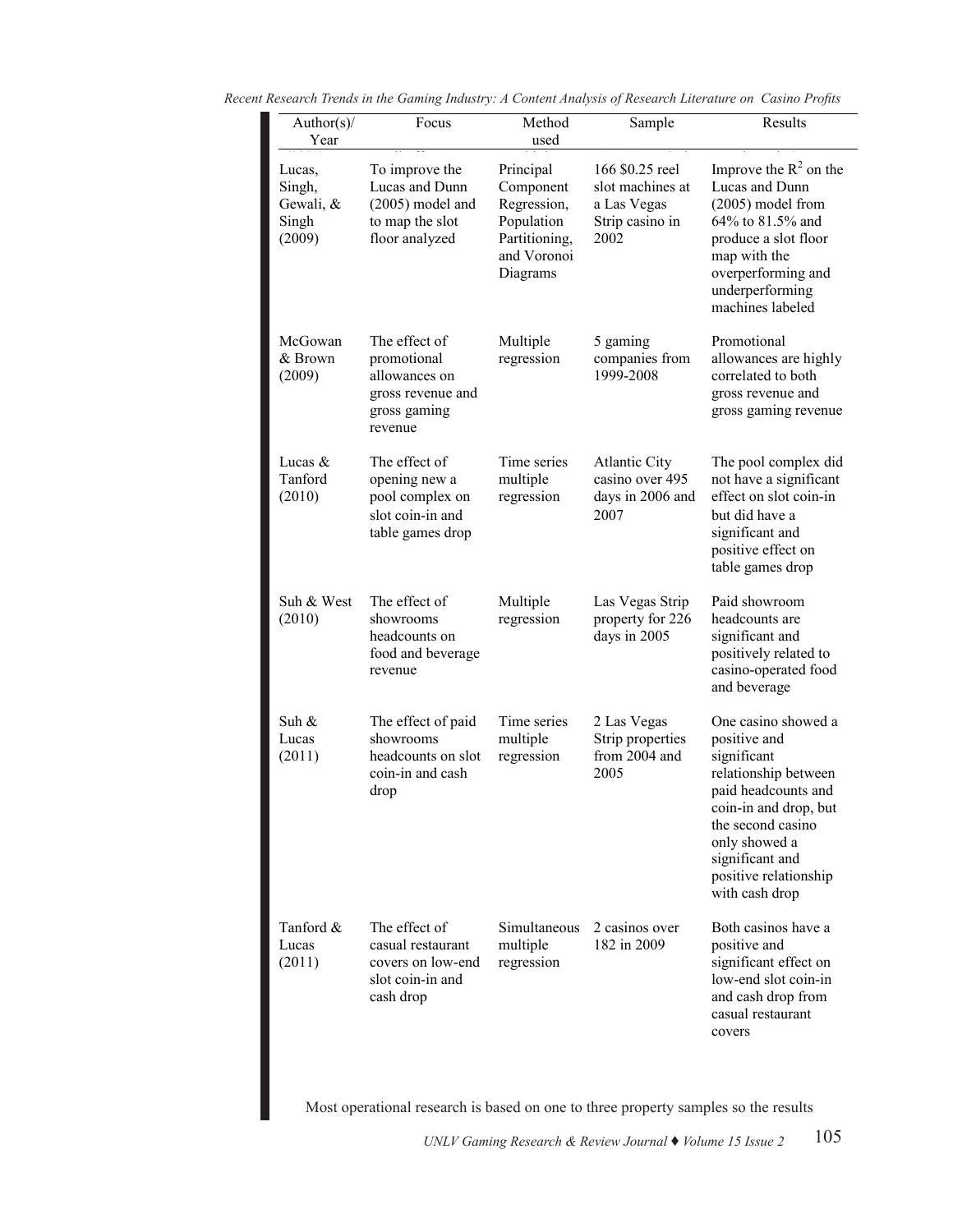may not be generalizable. Also, the biggest concern with operational analysis is access to data, which is probably why there are not more studies in this area. In 2010, there were 342 casinos in Nevada and 939 land-based, riverboat, racetrack and tribal casinos in the United States, so there is plenty of data as long as researchers can obtain access (American Gaming Association, 2011a; Nevada State Gaming Control Board, 2011). Also, the large number of casinos shows the importance of this type of research on casino profits. Gaming companies in the past have been reluctant to release proprietary information but some are becoming more amenable to the idea, and this will only bridge the gap in the literature and perhaps make the studies more generalizable as they are replicated in more jurisdictions and markets.

There are also minimally publicly traded gaming companies as compared to hotels and restaurants, so the amount of public financial data available is limited, which limits the amount of research that can be conducted. In addition, there is a lot of turnover in terms of whether a company is public or private which decreases the already small sample even smaller. For instance, between 2007 and 2008, Station Casinos, Inc. and Caesars Entertainment, formally Harrah's Entertainment, both went private. In 2010, both companies considered going public again, but neither did. Mergers, acquisitions and sales affect the gaming industry frequently, which makes comparison over years a little more difficult. For example, MGM Resorts International in the last 10 years bought two of the largest publicly traded companies, Mirage Resorts in 2000 and Mandalay Bay in 2005, but they also sold off individual properties such as the Golden Nugget and Treasure Island.

# **Conclusion and Recommendations**

There has been a steady increase in gaming policy changes and operational studies over the last fifteen years, with most occurring in the last ten, but the amount of gaming research still lacks compared to other hospitality sectors. The studies described above that affect a casino's revenue or profit have been analyzed to get an understanding of what has occurred and where the gaps are in the research. Throughout this paper there have been recommendations of how some of these studies could be modified and reexamined. Propositions based on previous research results have also been given to aid additional research in the future. These propositions are listed in summary in Table 3. In addition to these recommendations, there are a few areas in which more studies could be done to further bridge the gap.

# Table 3

*Proposed Hypotheses Proposed Hypotheses*

| $\overline{\mathbf{P}}$ | Proposed Hypothesis                                                                                                                                          |
|-------------------------|--------------------------------------------------------------------------------------------------------------------------------------------------------------|
| $\overline{1}$          | An increase (decrease) in government imposed gaming limitations will decrease                                                                                |
|                         | (increase) casino gaming win.                                                                                                                                |
| 2                       | An increase (decrease) in competitors will decrease (increase) an individual casino's<br>gaming win.                                                         |
| 3                       | An implementation of a ban on what customers can do while gaming will decrease<br>casino volume and win. As these bans are lifted, casino win will increase. |
| $\overline{4}$          | In U.S. casinos that cater to a locals' market, direct mail slot offers will increase slot<br>volume and win.                                                |
| 5                       | Match play coupons affect cash drop in table games.                                                                                                          |
| 6                       | For video poker machines, an increase (decrease) in par level will decrease                                                                                  |
|                         | (increase) coin-in.                                                                                                                                          |
| 7                       | For reel machines, an increase in par level will decrease coin-in but win will remain<br>unchanged.                                                          |
| 8                       | Slot machines that are end-units or on a major aisle have higher coin-in.                                                                                    |
| 9                       | Slot machines that are closer to "the action" produce higher coin-in.                                                                                        |
| 10                      | Slant-top slot machines have decreased coin-in.                                                                                                              |
| 11                      | As a machine's standard deviation increases, coin-in decreases.                                                                                              |
| 12                      | An increase in promotional allowances will increase gross gaming revenue.                                                                                    |
| 13                      | An increase in volume at a property outlet will increase revenue in the casino or<br>other outlets.                                                          |

106 *UNLV Gaming Research & Review Journal* ♦ *Volume 15 Issue 2*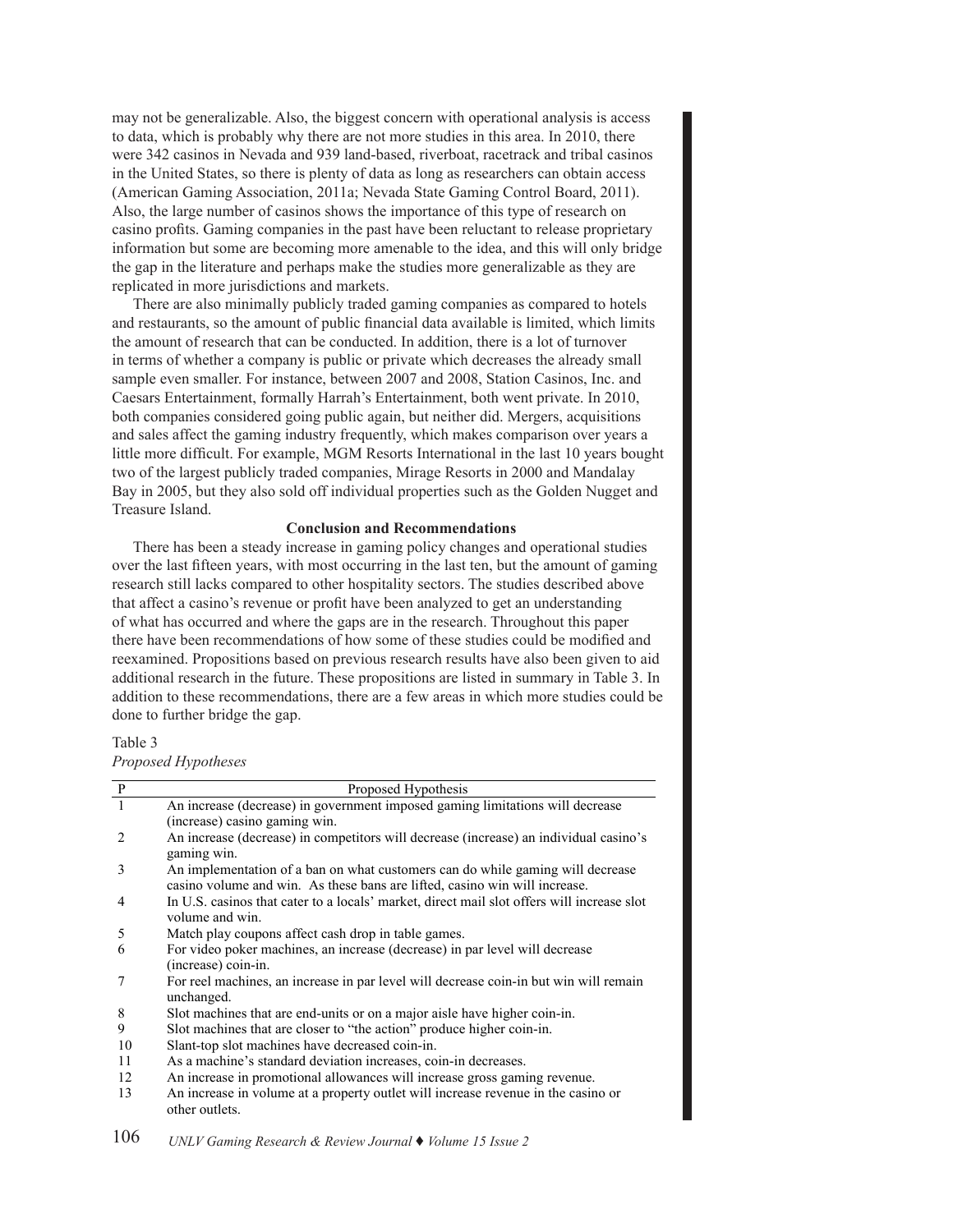*Recent Research Trends in the Gaming Industry: A Content Analysis of Research Literature on Casino Profits*

One important and neglected area for future inquiry is mixed methods research, with a focus on consumer behavior in the gaming industry. While there has been similar research done on what customers believe this has not been mixed with what they actually do. Qualitative studies, such as observations, added to quantitative analysis would add tremendous value to the research. Observing what customers do and how they move around the casino floor and through amenities while also tracking their spending would allow casino management to better understand their customers and how to increase revenue from them.

*One important and neglected area for future inquiry is mixed methods research, with a focus on consumer behavior in the gaming industry.* 

A second area for future research is analyzing financial ratios from an empirical standpoint. There are numerous studies concerning financial analysis in gaming but these have no hypotheses and are case study format. While this is informative, broadening this to an empirical study would decrease the literature gap. Analyzing how casino ratios affect the success of the firm would help management and investors evaluate management's effectiveness.

A third area for future research is to increase the amount of research in operational changes. While this area has progressed there is still

not enough to make generalized statements. The studies evaluated could be replicated in new jurisdictions and across more casinos. Additional research areas could analyze, for example, the effect of changing restaurant hours, adding entertainment, changing policies in how customers earn complimentaries and where they can redeem them, and changing the layout of the casino floor. Many casino managers believe they should do things the way they have always been done because it has always worked. By increasing the empirical studies that look at these areas, academia could offer support to management's beliefs or debunk them and offer answers to what may really be happening.

#### **References**

Abarbanel, B.L.L., Lucas, A.F., & Singh, A.K. (2011, in press). Estimating the indirect effect of sports books on other in-house gaming volumes. *UNLV Gaming Research & Review Journal, 15*(2).

 American Gaming Association. (2011a). *2011 State of the States: The AGA Survey of Casino Entertainment*. Washington, DC: Author. Retrieved from http://www. americangaming.org/files/aga/uploads/docs/sos/aga-sos-2011.pdf

American Gaming Association. (2011b). *Gaming Revenue: 10-Year Trend*. Retrieved from http://www.americangaming.org/industry-resources/research/fact-sheets/gaming-revenue-10-year-trends

Garrett, T. A., & Pakko, M. R. (2010). The revenue performance of casinos after a smoking ban: The case of Illinois (Working Paper 2009-027B). St. Louis, MO: Federal Reserve Bank of St. Louis. Retrieved from http://research.stlouisfed.org/wp/2009/2009- 027.pdf

Lal, A., & Siahpush, M. (2008). The effect of smoke-free policies on electronic gaming machine expenditure in Victoria, Australia. *J Epidemiol Community Health, 62*, 11-15.

Lucas, A. F. (2004). Estimating the impact of match-play promotional offers on the blackjack business volume of a Las Vegas hotel casino. *Journal of Travel & Tourism Marketing, 17*(4), 23-33.

Lucas, A. F., & Bowen, J. T. (2002). Measuring the effectiveness of casino promotions. *International Journal of Hospitality Management, 21*(2), 189-202.

Lucas, A. F., & Brandmeir, K. D. (2005). Estimating the short-term effects of an increase in par on reel slot performance. *UNLV Gaming Research & Review Journal, 9*(2), 1-13.

Lucas, A. F., & Brewer, K. P. (2001). Managing the slot operations of a hotel casino in the Las Vegas locals' market. *Journal of Hospitality & Tourism Research, 25*(3), 289-301.